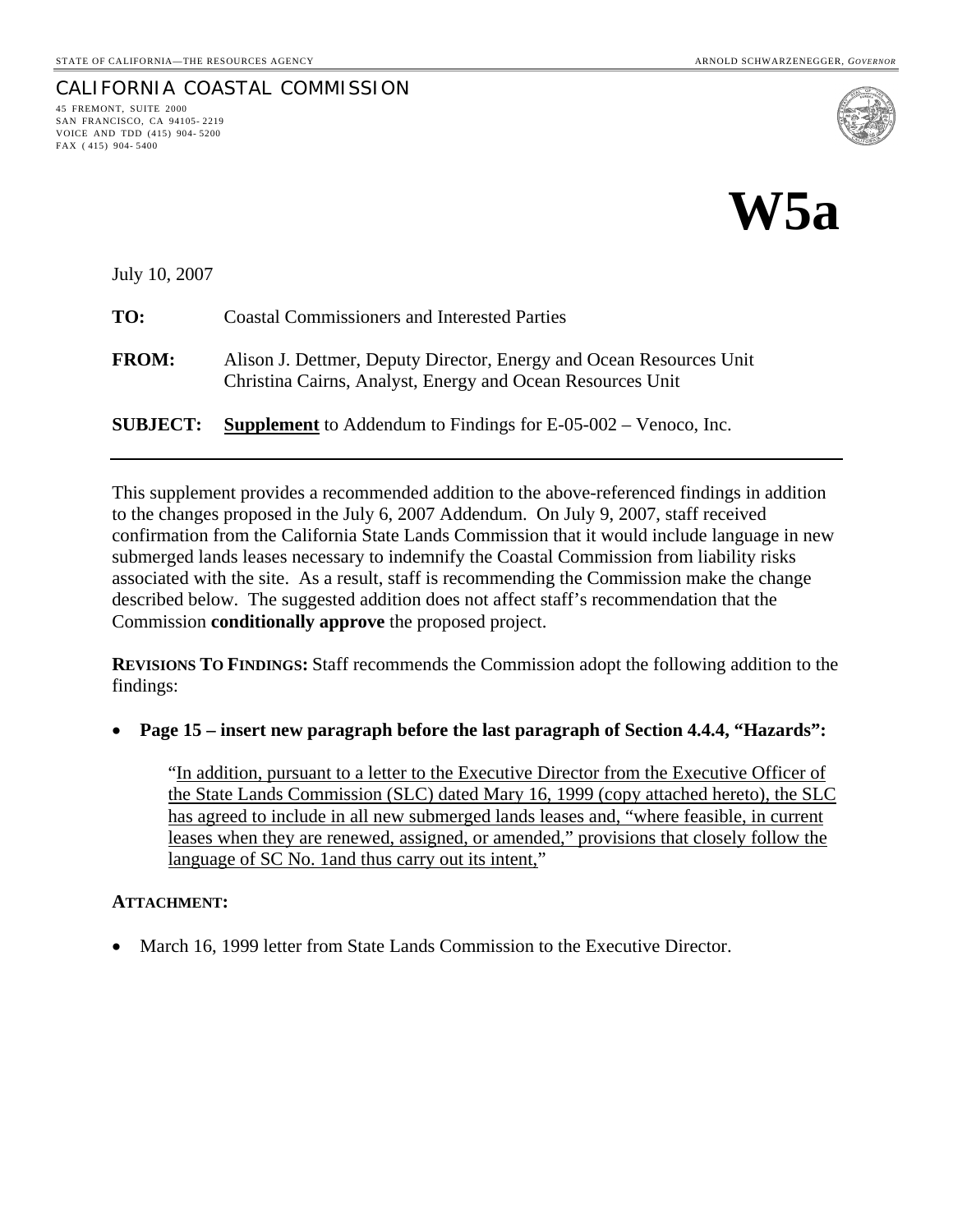A VY LOUI HUIT IL'UT III

**STATE OF CALBORNIA** 

#### CALIFORNIA STATE LANDS COMMISSION

CRUZ M. BUSTAMANTE, Lieutenant Governor KATHLEEN CONNELL, Controller **B. TIMOTHY GAGE, Director of Finance** 

GRAVITANIS COMP

**EXECUTIVE OFFICE** 100 Howe Avenue, Suite 100-South Sacramento, CA 95825-8202.

ROBERT C. HIGHT, Lxconley Officer (916) 574-1800 Fax (916) 574-1810 California Relay Service from TDD Plante 1-800-735-2922 from Voice Phane 1-800-735-2929

March 16, 1999

**A 4363 ASSIS** 

Mr. Peter Douglas **Executive Director** California Coastal Commission 45 Fremont Street, Suite 2000 San Francisco, CA 94105-2219

Subject:

Assumption of Risk, Waiver of Liability and Indemnity Agreement

Dear Mr.

This letter memorializes the understanding our staffs have worked out regarding assumption of risk, waiver of liability and indemnity issues on State sovereign lands where development will occur pursuant to a Coastal Development Permit (CDP). This letter also is intended to satisfy special condition 4 of CDP 4. 98-301 and special condition 5 of CDP 5-90-1120A. These permits were issued respectively to the State Department of Parks and Recreation for modifications to the Malibu Pier and the City of San Clemente for the San Clemente Pier.

The California State Lands Commission (CSLC) agrees to include provisions in all future leases involving State sovereign land in the Coastal Zone, and where feasible, in current leases when they are renewed, assigned or amended. The provisions will require the lessees, their successors, assigns, sublessees, or any other holder of a possessory interest in a development authorized by a CDP and a CSLC leases to acknowledge and agree:

- $\left( \begin{matrix} 1 \end{matrix} \right)$ The site may be subject to hazards from natural geophysical phenomena including, but not limited to waves, storm waves, tsunamis, earthquakes, flooding and erosion;
- $21$ To assume the risks to the lessee and to the property that is the subject of any CDP issued for development on the leased property, of injury and damage from such hazards in connection with the permitted development and use;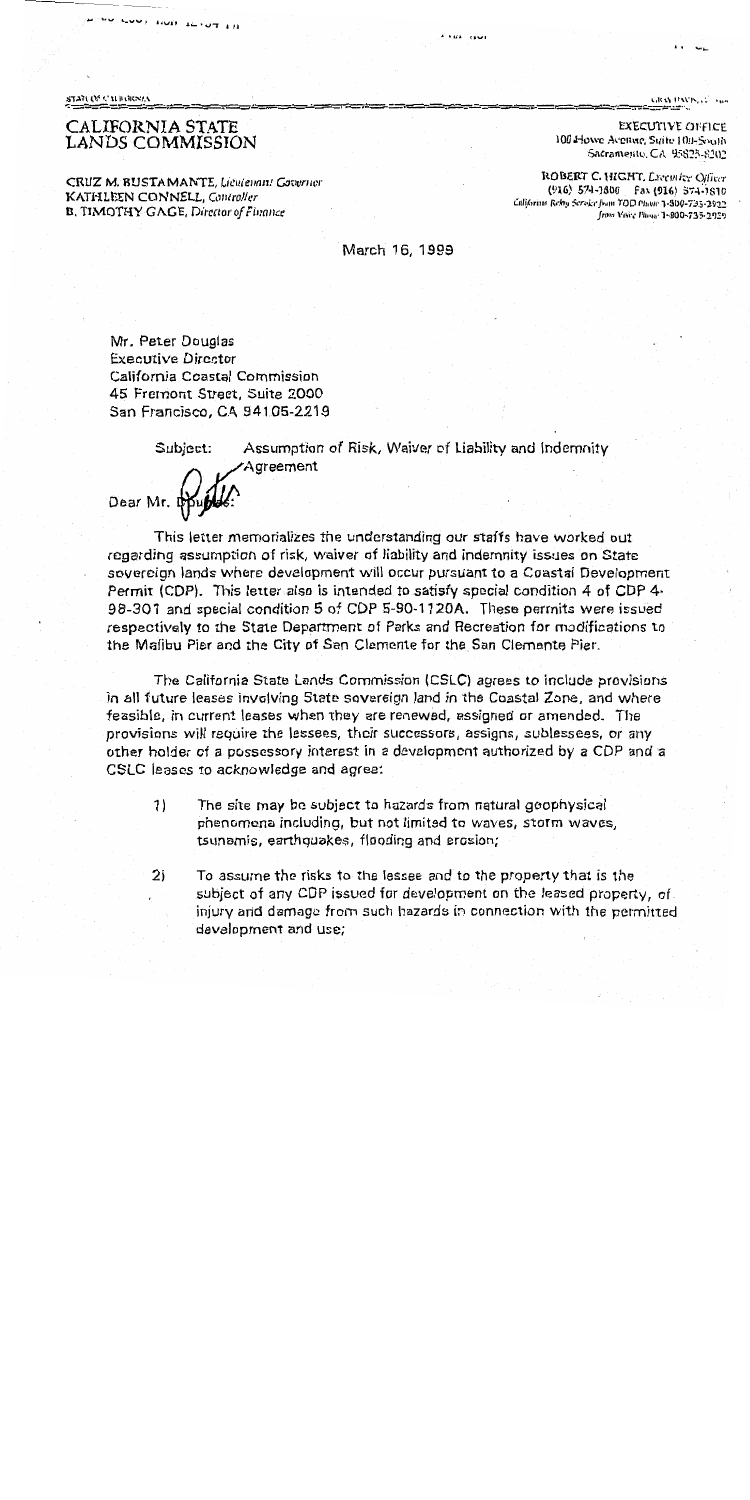209-2007 MON 12:54 PM

Mr. Peter Douglas March 16, 1999 Page 2

> $3)$ To unconditionally waive any claim or damage or liability against the State of California, its agencies, officers, agents, and employees for injury or damage from such hazards;

To indemnify, hold harmless and, at the option of Lessor, defend the  $4)$ State of California, its agencies, officers, agents, and employees. against and for any and all liability, claims, demands, damages, injuries or costs of any kind and from any cause (including costs and fees incurred in defense of such claims), expenses, and amounts paid in settlement arising from any alleged or actual injury, damage or claim due to site hazards or connected in any way with respect to the approval of the CDP or issuance of the lease by the CSLC.

The exact language of the CSLC lease provisions will be worked out by our staff and adopted by the CSLC. With this agreement, I understand that these provisions will satisfy any subsequent conditions regarding the CSLC, such as those involving the two permits discussed above, and no additional action by the CSLC will be necessary for the applicants to comply with such CDP conditions.

I am pleased that we have been able to work out this arrangement. I believe that it will expedite permit processing for applicants and our agencies alike. Thank you for your assistance in this matter.

Sincerely,

**Executive Officer** 

Lynn Heacox, City of San Clemente  $CC$ Rich Rozelle, Department of Parks and Recreation.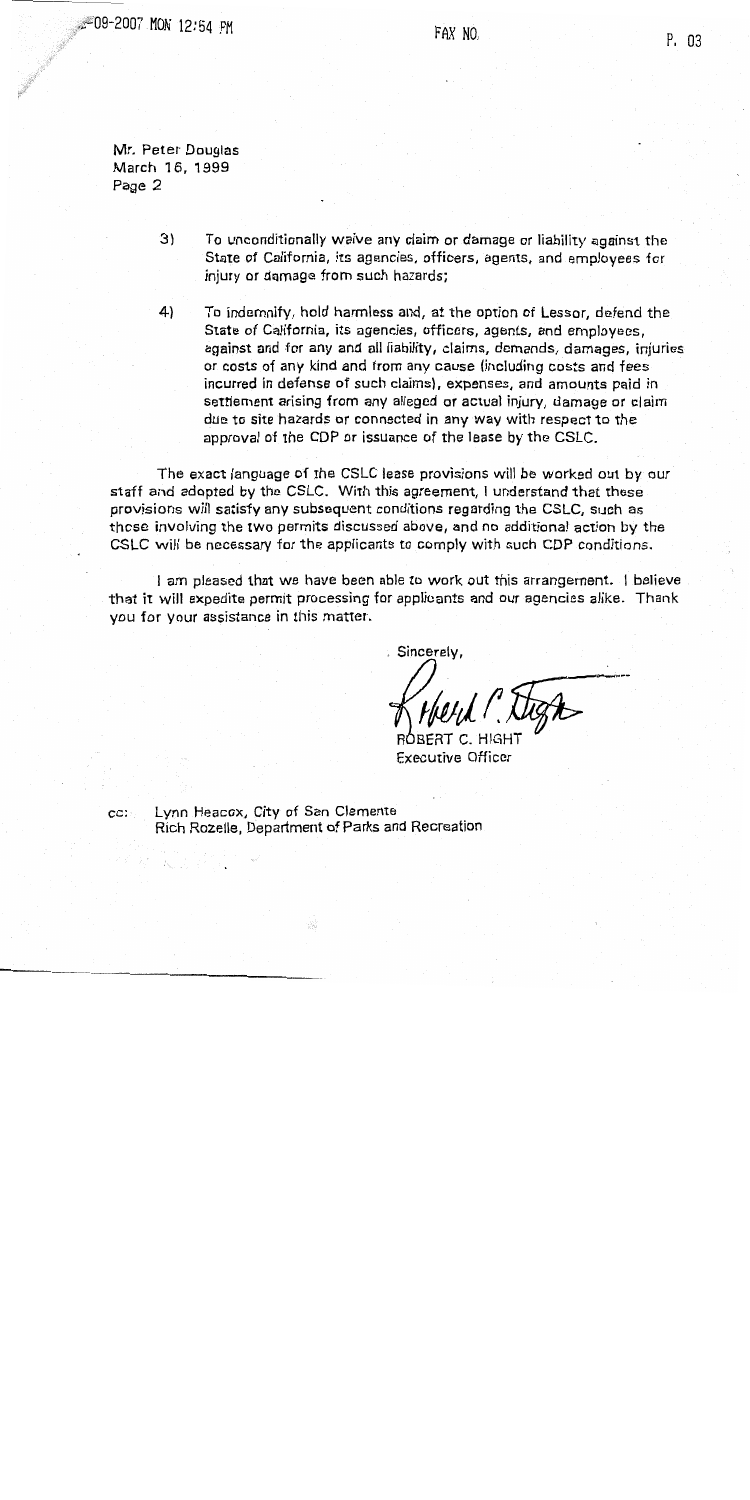CALIFORNIA COASTAL COMMISSION



July 6, 2007

45 FREMONT, SUITE 2000 SAN FRANCISCO, CA 94105- 2219 VOICE AND TDD (415) 904- 5200

FAX ( 415) 904- 5400

| TO:          | <b>Coastal Commissioners and Interested Parties</b>                                                                               |
|--------------|-----------------------------------------------------------------------------------------------------------------------------------|
| <b>FROM:</b> | Alison J. Dettmer, Deputy Director, Energy and Ocean Resources Unit<br>Christina Cairns, Analyst, Energy and Ocean Resources Unit |
|              | <b>SUBJECT:</b> Addendum to Findings for $E$ -05-002 – Venoco, Inc.                                                               |

This addendum includes recommended minor revisions to the Special Conditions and Findings of the staff report for coastal development permit E-05-002. On July 2, 2007, staff received a phone call from Steve Greig of Venoco requesting a change to Special Condition 2 to reflect that Venoco's interest in the property is through a lease rather than private ownership. In response to that request, staff is recommending the Commission make the changes described below. The suggested changes do not affect staff's recommendation that the Commission conditionally approve the proposed project.

**REVISIONS TO FINDINGS:** Staff recommends the Commission adopt the following revisions:

- **Page 4 Change Special Condition 2:** Based on the applicant's request, staff recommends the Commission revise **Special Condition 2** to reflect the fact that the permit requirements stipulated under Special Condition 1 do not constitute a restriction on a deed but rather a restriction on a lease granted by the California State Lands Commission to the current lessee and any future successors, as shown below (in strikeout/underline):
- "2. Deed Lease Restriction

**Within 45 days of the Commission's approval of this coastal development permit**, the applicant shall submit to the Executive Director for review and approval documentation demonstrating that the applicant has executed and recorded against the parcel governed by this permit a deed lease restriction, in a form and content acceptable to the Executive Director: 1) indicating that, pursuant to this coastal development permit, the California Coastal Commission has authorized development on the subject property, subject to terms and conditions that restrict the use and enjoyment of that property; and 2) imposing Special Condition 1 of this permit as a covenant, condition and restriction on the use and enjoyment of the property. The deed lease restriction shall include a legal description of the entire parcel governed by this coastal development permit. The deed lease restriction shall also indicate that, in the event of an extinguishment or termination of the deed lease restriction for any reason, the terms and conditions of this coastal development permit shall continue to restrict the use and enjoyment of the subject property so long as either this coastal development permit or the development it authorizes, or any part, modification, or amendment thereof, remains in existence on or with respect to the subject property."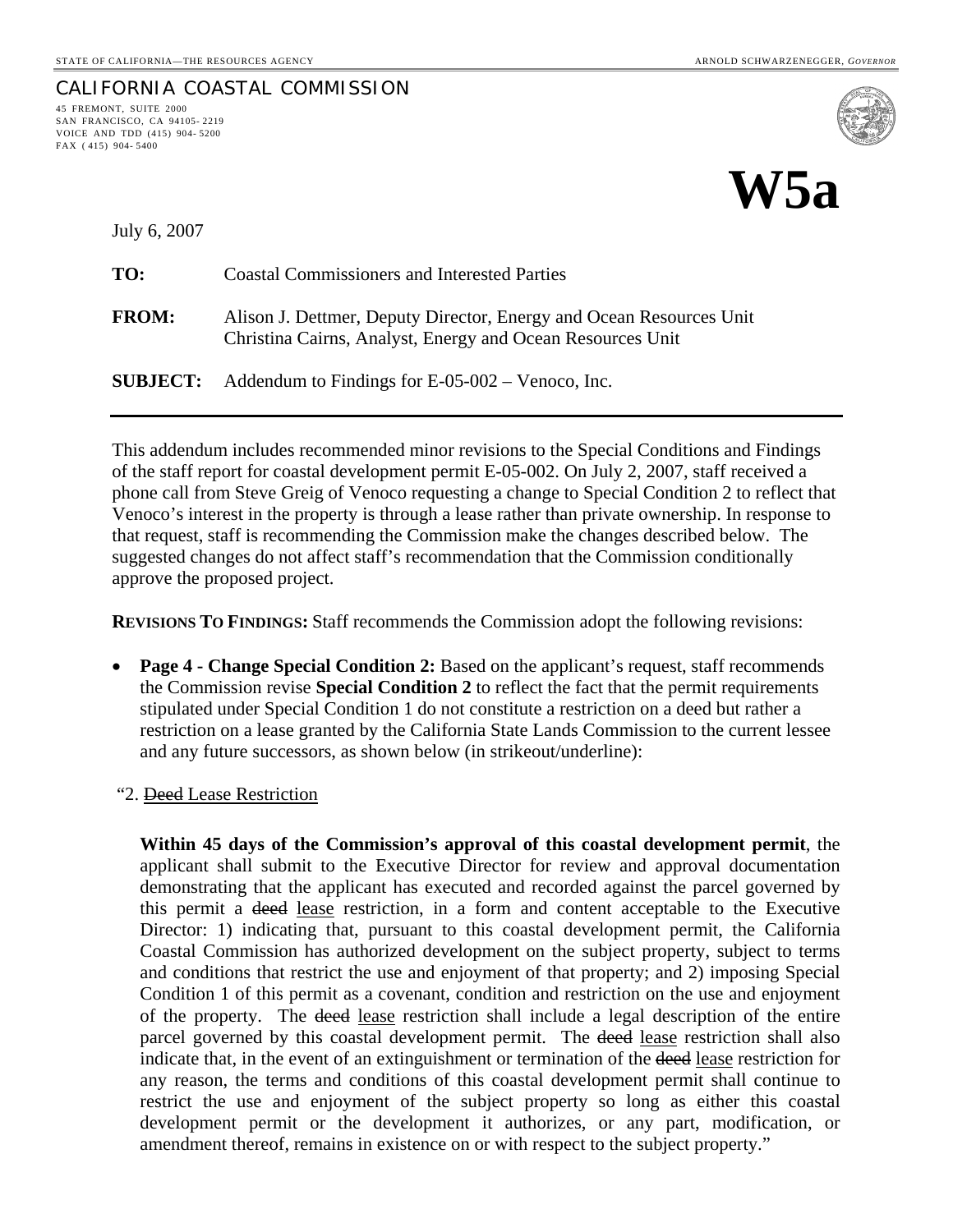• **Page 2 - Change the Synopsis:** The Synopsis should be amended to reflect the changes made to Special Condition 2, as follows:

**"**In **Special Condition 2**, Venoco would be required to provide record of a deed lease restriction, in a form and content acceptable to the Executive Director, incorporating all of the terms of **Special Condition 1** within 45 days of the Commission's approval of the coastal development permit."

• **Page 15 - Change the findings for Section 4.4.4, Hazards:** The findings under Coastal Act Issue Area "Hazards" should reflect the changes made to Special Condition 2, as follows:

"In **Special Condition 2,** the Commission is requiring the applicant to submit to the Executive Director for review and approval documentation demonstrating that the applicant has executed and recorded a <del>deed</del> lease restriction, in a form and content acceptable to the Executive Director, within 45 days of the Commission's approval of the coastal development permit. The deed restriction shall 1) indicate that, pursuant to the coastal development permit, the California Coastal Commission has authorized development on the subject property, subject to terms and conditions that restrict the use and enjoyment of that property; and 2) impose Special Condition 1 of the coastal development permit as a covenant, condition and restriction on the use and enjoyment of the property. The deed lease restriction shall include a legal description of the entire parcel governed by this coastal development permit. The deed restriction shall also indicate that, in the event of an extinguishment or termination of the deed lease restriction for any reason, the terms and conditions of the coastal development permit shall continue to restrict the use and enjoyment of the subject property so long as either the coastal development permit or the development it authorizes, or any part, modification, or amendment thereof, remains in existence on or with respect to the subject property."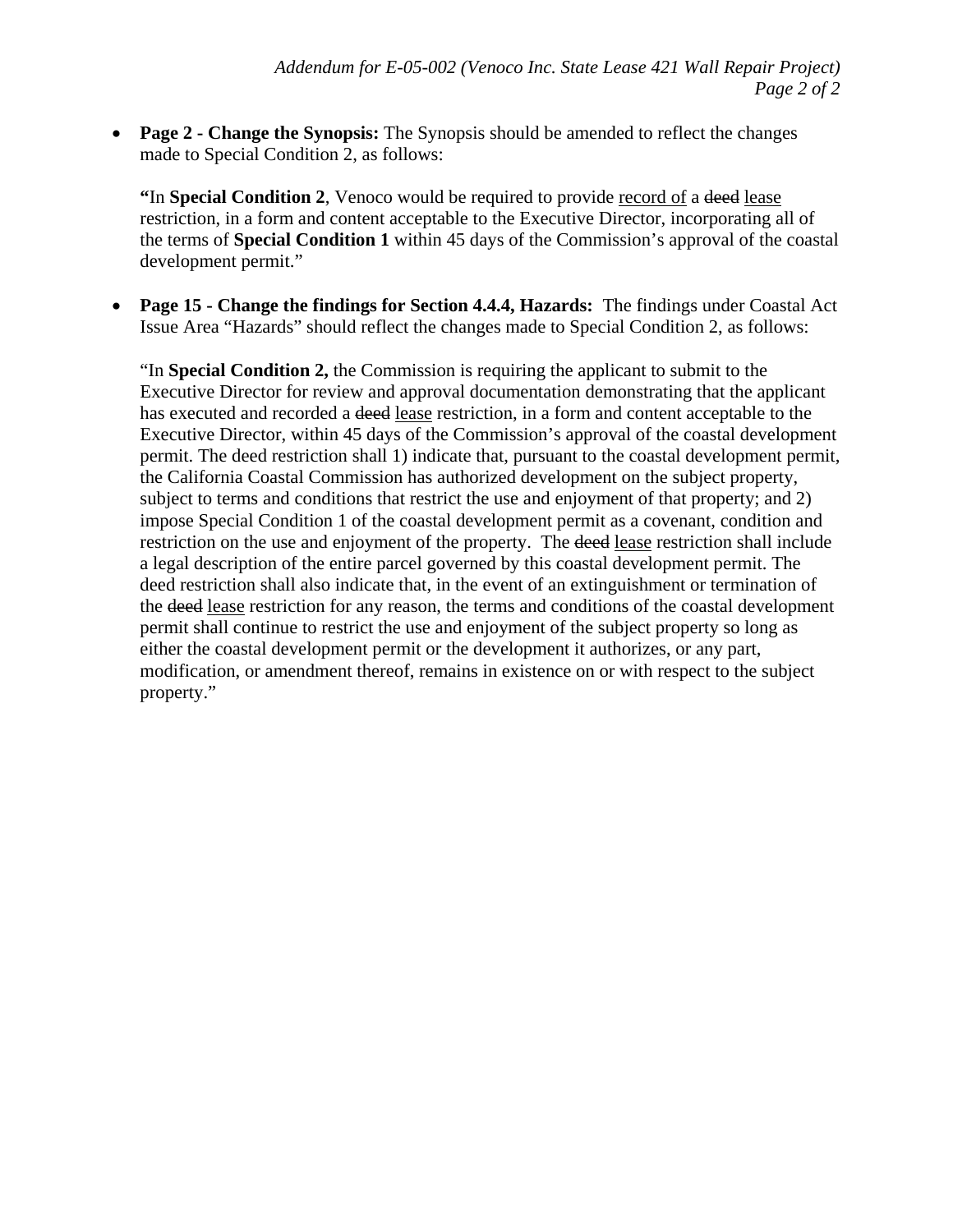## CALIFORNIA COASTAL COMMISSION

45 FREMONT, SUITE 2000 SAN FRANCISCO, CA 94105- 2219 VOICE AND TDD (415) 904- 5200 FAX (415) 904-5400



 **W5a** 

| Date Filed:               | 3/17/07      |
|---------------------------|--------------|
| $49^{\text{th}}$ Day:     | Waived       |
| $180th$ Day:              | 9/13/07      |
| Staff:                    | C. Cairns-SF |
| <b>Staff Report:</b>      | 6/21/07      |
| <b>Hearing Date:</b>      | 7/11/07      |
| <b>Commission Action:</b> |              |

# **STAFF REPORT REGULAR CALENDAR**

| <b>Coastal Development</b><br><b>Permit No.:</b> | $E-05-002$                                                                                                                                                                                                                                                                                                                                                                                                                                                                 |
|--------------------------------------------------|----------------------------------------------------------------------------------------------------------------------------------------------------------------------------------------------------------------------------------------------------------------------------------------------------------------------------------------------------------------------------------------------------------------------------------------------------------------------------|
| Applicant:                                       | Venoco, Inc.                                                                                                                                                                                                                                                                                                                                                                                                                                                               |
| <b>Project Location:</b>                         | 7925 Hollister Ave., Goleta, CA 93117<br>State Lease 421, adjacent to the Sandpiper Golf Course,<br>City of Goleta, Santa Barbara County.                                                                                                                                                                                                                                                                                                                                  |
| <b>Project Description:</b>                      | Repair seaward-facing wall of Pier 421-1 following severe<br>storm damage. Project components include: (a) install<br>temporary sand ramp for beach access to project site; (b)<br>remove fallen concrete debris and rebar from the caisson at<br>the beach; (c) drive 35 new steel pier pilings; (d) install and<br>grout 56 pre-cast concrete panels keyed into underlying<br>bedrock; and (e) pour 200 yards of concrete slurry fill<br>between old and new wall faces. |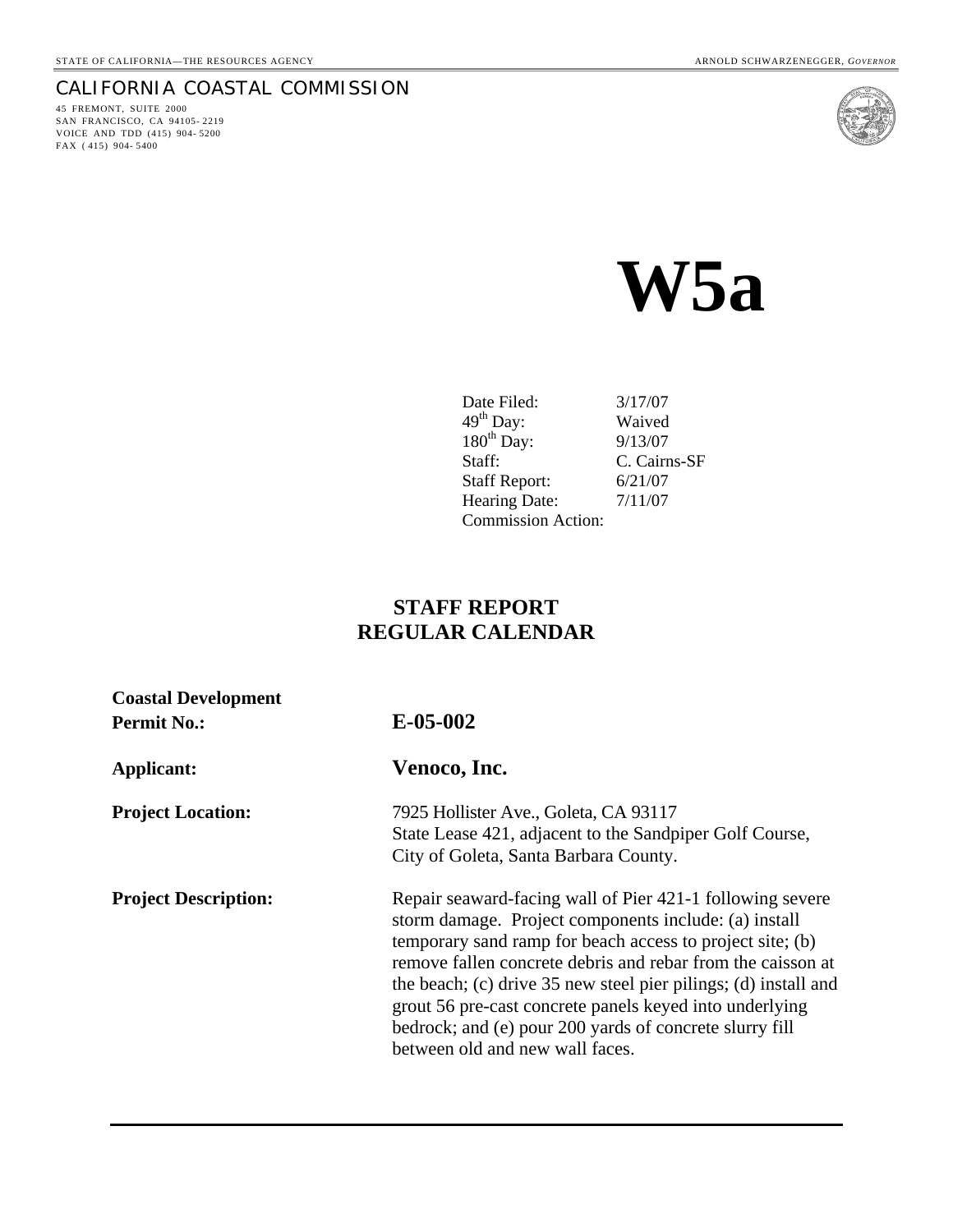# **Synopsis**

Venoco, Inc. ("Venoco") owns two idle wells on State Lease 421 – a water injection well on pier 421-1 and an oil production well on pier 421-2. The piers, constructed in 1929, are located immediately east of the Sandpiper Golf Course in the City of Goleta, Santa Barbara County, and extend offshore several meters (see Exhibit A). Both wells have been idle since 1994.

On January 19, 2004, following a series of severe winter storms, a large section of the seawardfacing wall on Pier 421-1 sheared off and fell into the surf below (see Exhibit B). This situation prompted the California State Lands Commission (CSLC) to issue several directives, ultimately requiring Venoco to make long-term repairs in order to ensure the safety and integrity of the pier. In a letter dated August 6, 2004, the CSLC urged the Coastal Commission to approve an emergency permit to avert the potential release of oil into coastal waters. On August 24, 2004, the Executive Director of the Coastal Commission issued Venoco Emergency Permit E-04-013- G to begin repair work. The emergency permit included a number of conditions developed in consultation with the local, state, and federal agencies to mitigate construction-related impacts from the project, such as implementing a marine mammal safety zone around the pier during pile-driving activities, employing environmental monitors and safety personnel to minimize disturbance to wildlife and people from construction, fencing off environmentally sensitive areas, and preparing oil spill prevention and response equipment and procedures. Between September and December 2004, Venoco completed the repair work.

This coastal development permit application is Venoco's follow-up to the emergency permit requesting that the emergency repair work be permanent. No new development is proposed in this application.<sup>[1](#page-6-0)</sup> The Lease 421 repair work involved: (1) installing a temporary sand ramp for beach access of equipment to the project site; (2) removing fallen concrete debris and rebar from the caisson at the beach; (3) driving 35 new steel pilings into the pier to provide support for heavy equipment and to hold the new concrete panels in place; (4) installing and grouting 56 precast concrete panels keyed into underlying bedrock; and (5) pouring 200 yards of concrete slurry fill between the old and new wall faces.

The Commission staff believes the conditions of Emergency Permit E-04-013-G were adequate to mitigate construction-related effects of the project.

In this follow-up application to the emergency permit, staff is recommending in **Special Condition 1** that Venoco assume all future risk of damage to the shore zone structure and project site from unforeseen natural hazards and indemnify and hold harmless the Commission and its organizational affiliates against any liability with respect to the Commission's approval of the project. In **Special Condition 2**, Venoco would be required to provide a deed restriction, in a form and content acceptable to the Executive Director, incorporating all of the terms of Special Condition 1 within 45 days of the Commission's approval of the coastal development permit.

 $\overline{a}$ 

<span id="page-6-0"></span> $<sup>1</sup>$  A separate application by Venoco to reinitiate oil production at the State Lease 421 piers is currently under</sup> environmental review by the California State Lands Commission, Coastal Commission, and City of Goleta.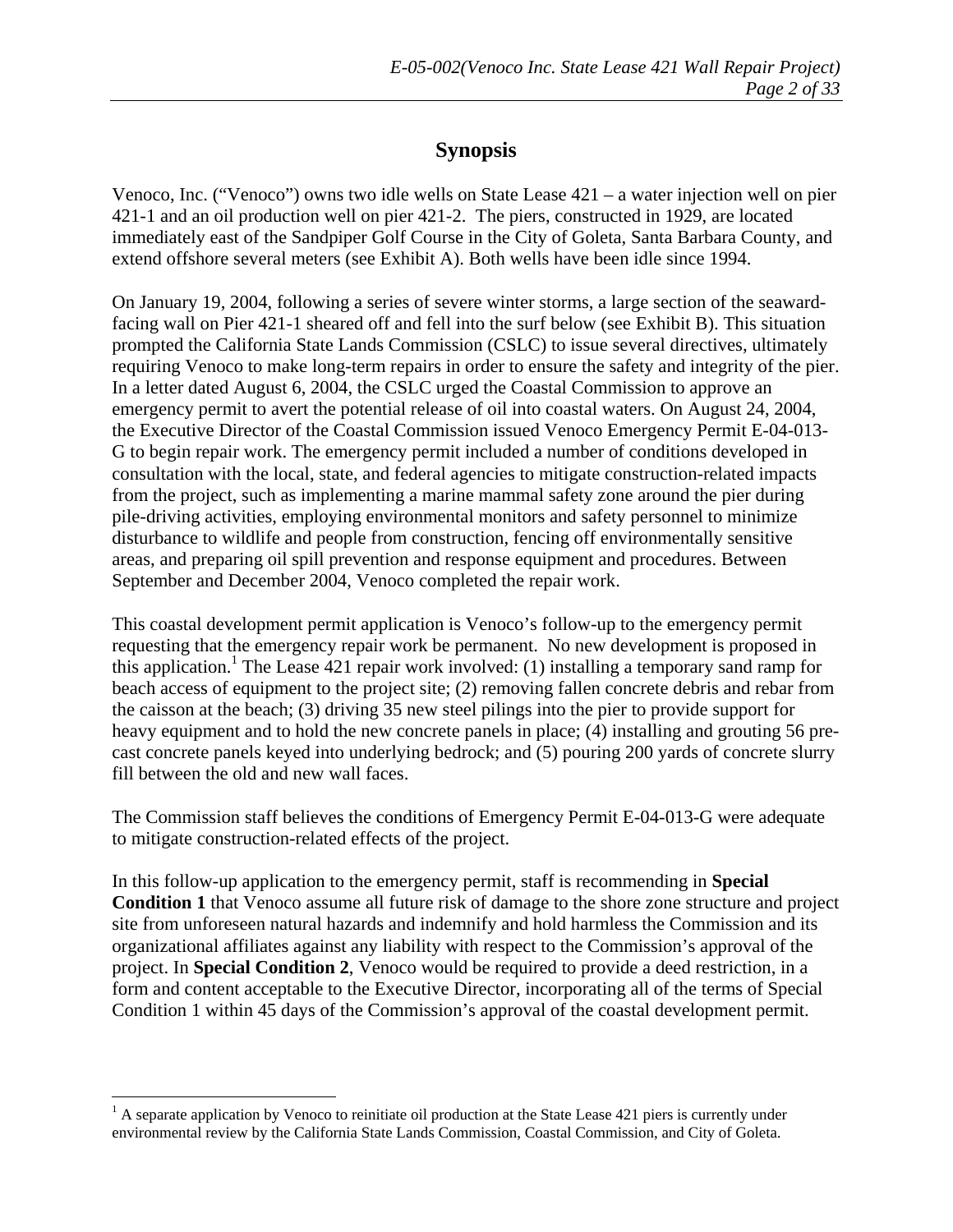The Commission staff thus recommends approval of coastal development permit application E-05-002, as conditioned.

#### **1.0 STAFF RECOMMENDATION**

#### **1.1 Approval with Conditions**

The staff recommends conditional approval of Coastal Development Permit Application No. E-05-002.

#### **Motion:**

*I move that the Commission approve Coastal Development Permit Application No. E-05-002 subject to the conditions specified below.*

The staff recommends a YES vote. To pass the motion, a majority of the Commissioners present is required. Approval of the motion will result in the adoption of the following resolution and findings.

#### **Resolution**

*The Coastal Commission hereby grants permit No. E-05-002, subject to the conditions below, for the proposed development on the grounds that (1) as conditioned, the development will be in conformity with the provisions of Chapter 3 of the California Coastal Act of 1976 and (2) there are no feasible alternatives or feasible mitigation measures, other than those specified in this permit, which would substantially lessen any significant adverse impact which the activity may have on the environment.* 

## **2.0 STANDARD CONDITIONS**

- 1. **Notice of Receipt and Acknowledgment**. The permit is not valid and development shall not commence until a copy of the permit, signed by the permittee or authorized agent, acknowledging receipt of the permit and acceptance of the terms and conditions, is returned to the Commission office.
- 2. **Expiration**. If development has not commenced, the permit will expire two years from the date on which the Commission voted on the application. Development shall be pursued in a diligent manner and completed in a reasonable period of time. Application for extension of the permit must be made prior to the expiration date*.*
- 3. **Interpretation**. Any questions of intent of interpretation of any condition will be resolved by the Executive Director or the Commission.
- 4. **Assignment**. The permit may be assigned to any qualified person, provided assignee files with the Commission an affidavit accepting all terms and conditions of the permit.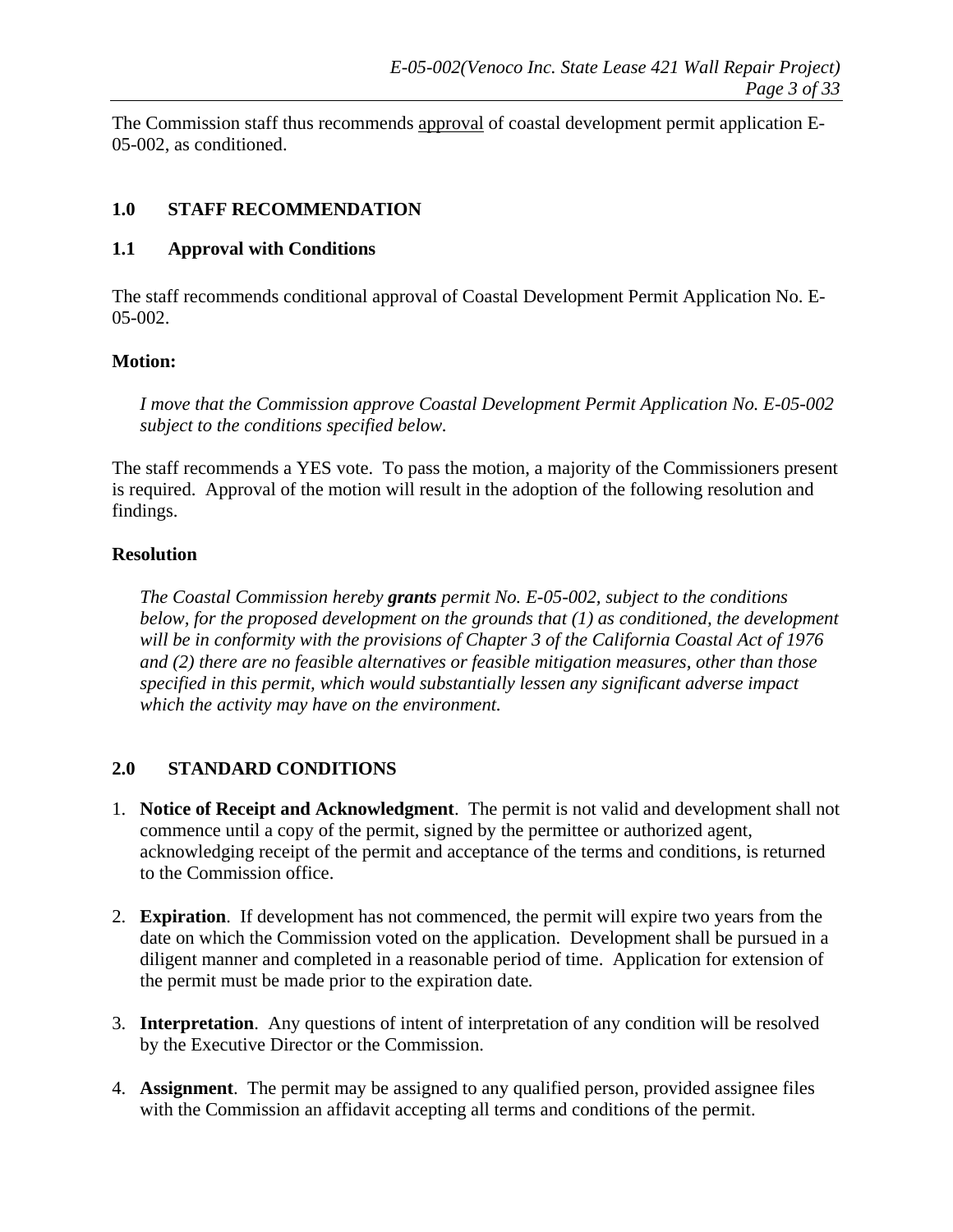5. **Terms and Conditions Run with the Land**. These terms and conditions shall be perpetual, and it is the intention of the Commission and the permittee to bind all future owners and possessors of the subject property to the terms and conditions.

#### **3.0 SPECIAL CONDITIONS**

This permit is granted subject to the following special conditions:

#### 1. Assumption of Risk/Shoreline Protection

By acceptance of this permit, the applicant acknowledges and agrees to the following:

- (1) The applicant acknowledges and agrees that the site may be subject to hazards from liquefaction, storm waves, surges, erosion, landslide, flooding, and wildfire.
- (2) The applicant acknowledges and agrees to assume the risks to the applicant and the property that is the subject of this permit of injury and damage from such hazards in connection with this permitted development.
- (3) The applicant unconditionally waives any claim of damage or liability against the Commission, its officers, agents, and employees for injury or damage from such hazards.
- (4) The applicant agrees to indemnify and hold harmless the Commission, its officers, agents, and employees with respect to the Commission's approval of the project against any and all liability, claims, demands, damages, costs (including costs and fees incurred in defense of such claims), expenses, and amounts paid in settlement arising from any injury or damage due to such hazards.
- 2. Deed Restriction

**Within 45 days of the Commission's approval of this coastal development permit**, the applicant shall submit to the Executive Director for review and approval documentation demonstrating that the applicant has executed and recorded against the parcel governed by this permit a deed restriction, in a form and content acceptable to the Executive Director: 1) indicating that, pursuant to this coastal development permit, the California Coastal Commission has authorized development on the subject property, subject to terms and conditions that restrict the use and enjoyment of that property; and 2) imposing Special Condition 1 of this permit as a covenant, condition and restriction on the use and enjoyment of the property. The deed restriction shall include a legal description of the entire parcel governed by this coastal development permit. The deed restriction shall also indicate that, in the event of an extinguishment or termination of the deed restriction for any reason, the terms and conditions of this coastal development permit shall continue to restrict the use and enjoyment of the subject property so long as either this coastal development permit or the development it authorizes, or any part, modification, or amendment thereof, remains in existence on or with respect to the subject property.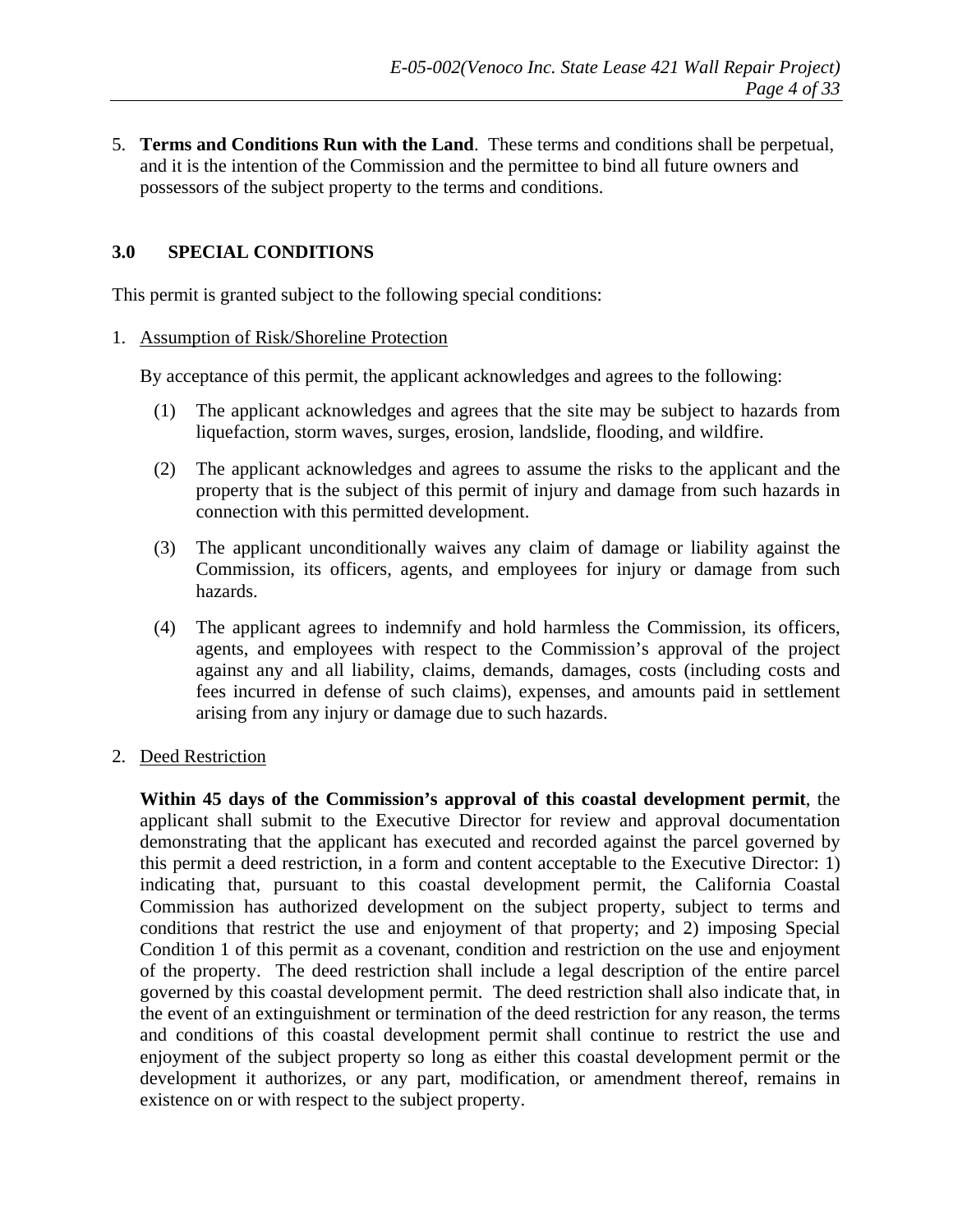#### **4.0 FINDINGS AND DECLARATIONS**

#### **4.1 Project Background**

Venoco, Inc. owns two idle wells on State Lease 421 – a water injection well on pier 421-1 and an oil production well on pier 421-2. The piers, constructed in 1929, are located immediately east of the Sandpiper Golf Course and extend offshore several meters into the surf zone. An existing dirt road provides access to the piers along the toe of the adjacent coastal bluff (see Exhibit C).

Both wells have been idle since 1994 when a pipeline extending from the piers to the Ellwood Oil and Gas Facility (located immediately adjacent to the golf course) leaked 170 barrels of oil onto the golf course near the coastal bluff. Mobil Exploration and Producing, Inc. owned the facilities at the time and never resumed production of State Lease 421. In August 1997, Venoco purchased the 421 lease and Ellwood facilities and is currently seeking agency approvals to return the shore-zone wells to production.

On January 19, 2004, following a series of severe winter storms, a large section of the seawardfacing wall on Pier 421-1 sheared off and fell into the surf below. This situation prompted the California State Lands Commission to issue a series of directives, ultimately requiring Venoco to make long-term repairs in order to ensure the safety and integrity of the pier.

Although certain repair and maintenance activities are exempt from coastal permitting requirements under Section 30610(d) of the Coastal Act, Venoco's proposal to replace the seaward-facing wall of pier 421-1 constitutes an extraordinary method of repair and maintenance that requires a coastal development permit because it involves a risk of substantial adverse environmental impact (see Section 13252 of the Coastal Commission's Administrative Regulations). Section 13252(a)(1)(B) specifically requires a coastal development permit for the placement, whether temporary or permanent, of solid materials (i.e. a wall) on the beach and 13252(a)(1)(D) of construction equipment or materials within 20 feet of coastal waters.

Due to the urgency of the needed repair work, on August 24, 2004, the Executive Director of the Coastal Commission issued to Venoco an emergency permit (E-04-013-G) authorizing replacement of the damaged caisson wall and removal of fallen pier debris from the beach (see Attachment B). On December 22, 2004, Venoco completed construction of the new wall. Condition 4 of Emergency Permit E-04-013-G required Venoco to submit within 30 days of project completion a coastal development permit application to make emergency authorization of the wall replacement permanent. On January 21, 2005, Venoco submitted this coastal development permit application to meet the requirement of Condition 4. Commission staff deemed the application complete on March 17, 2007.

## **4.2 Project Description**

The repair project involved replacing the seaward outer caisson wall and parts of the two side caisson walls at Pier 421-1. The caisson is a concrete and sheet pile wall structure filled with sand, approximately 68 feet wide, 42 feet deep and 16 feet above the beach. It houses a water injection well and related equipment. The face of the new wall is located approximately 18 to 36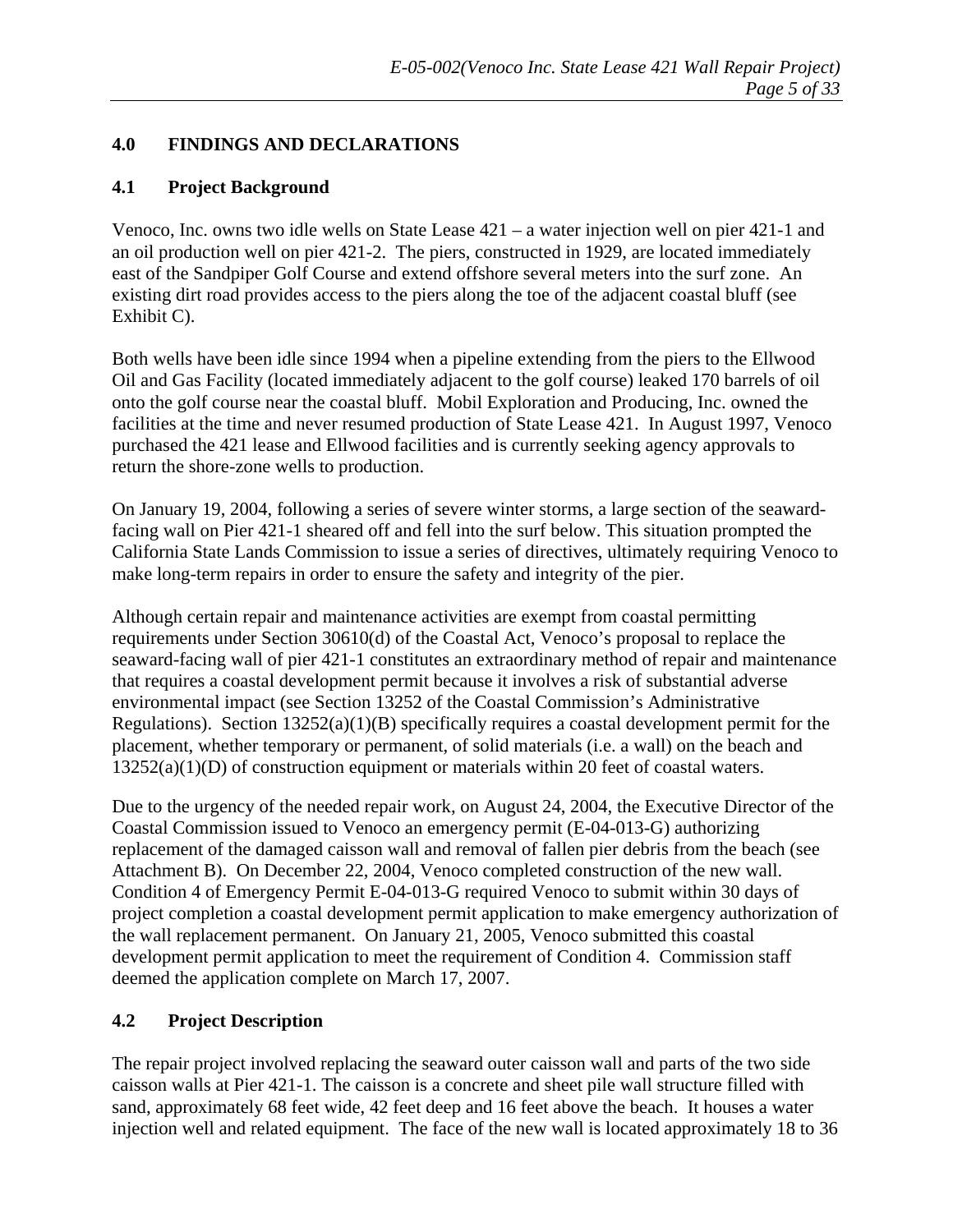inches seaward of the existing wall face. The new walls consist of 56 pre-case concrete panels grouted together and supported by 15 internal steel pilings with approximately 200 cubic yards of concrete slurry inserted between the old and the new walls.

The majority of the repair work was completed from the top of the existing caisson and pier structure to mitigate impacts on the beach. A support floor was first constructed on top of the caisson to support the equipment necessary to conduct the pile driving and installation work from atop the pier. This required installation of 20 new steel pilings as well as steel beams and mats to complete the floor and shore up the existing structure.

Limited beach access was necessary to allow the equipment onto the beach in front of the pier to remove the fallen wall debris and prepare for the installation of the new wall face. To achieve beach access, Venoco re-established a temporary ramp near the west end of the pier access road. The upper portion of the ramp was intact from previous repair projects, however the lower portion needed to be reconstructed by repositioning existing armor rock and moving local beach sand. No new material was needed to re-establish the ramp.

The project was completed in about 3 months, beginning on September 27, 2004, and finishing on December 22, 2004. Repair work occurred during daylight hours from 7:00 am until 7:00 pm, Monday through Saturday, as a condition of Emergency Permit E-04-013-G. A workforce of approximately 12 contractors and Venoco personnel was onsite at any given time. There were approximately 100 to 150 truck trips over the 50-day work period by semi-trucks, concrete delivery trucks, dump trucks, and similar heavy equipment. A number of preventive measures to avoid or minimize environmental impacts were attached to the emergency permit as conditions of approval and were incorporated into the project; several of the relevant conditions are listed in the impacts discussion below.

The project is more fully described in the project Mitigated Negative Declaration dated September 29, 2006. The work included the following major work components:

- Staging: Venoco staged its construction and repair equipment at its nearby Ellwood Onshore Facility and moved equipment to the caisson using an existing service road that passes through the Sandpiper Golf Course and continues along the toe of the coastal bluff. Venoco coordinated with golf course management personnel to minimize any interference with golf course operations and fenced off any sensitive habitats, e.g. a wetland area at the east end of the access road, to avoid impacts from transportation. Equipment was removed from the beach and returned to the staging area at the end of each workday and during high tides. No refueling of equipment was allowed or occurred on the beach.
- Strengthening the caisson: To minimize the amount of work and equipment on the beach, Venoco conducted most of the repair work from the top of the caisson. This required strengthening the caisson to support a 45-ton crane and pile driver as well as various trucks and equipment. First, twenty steel pilings were driven into the interior of the caisson and then steel support flooring was installed on top of these pilings. The top surface of the pier was thus strengthened to allow it to support the heavy equipment used to install the remaining pilings and concrete panels needed for the new caisson wall.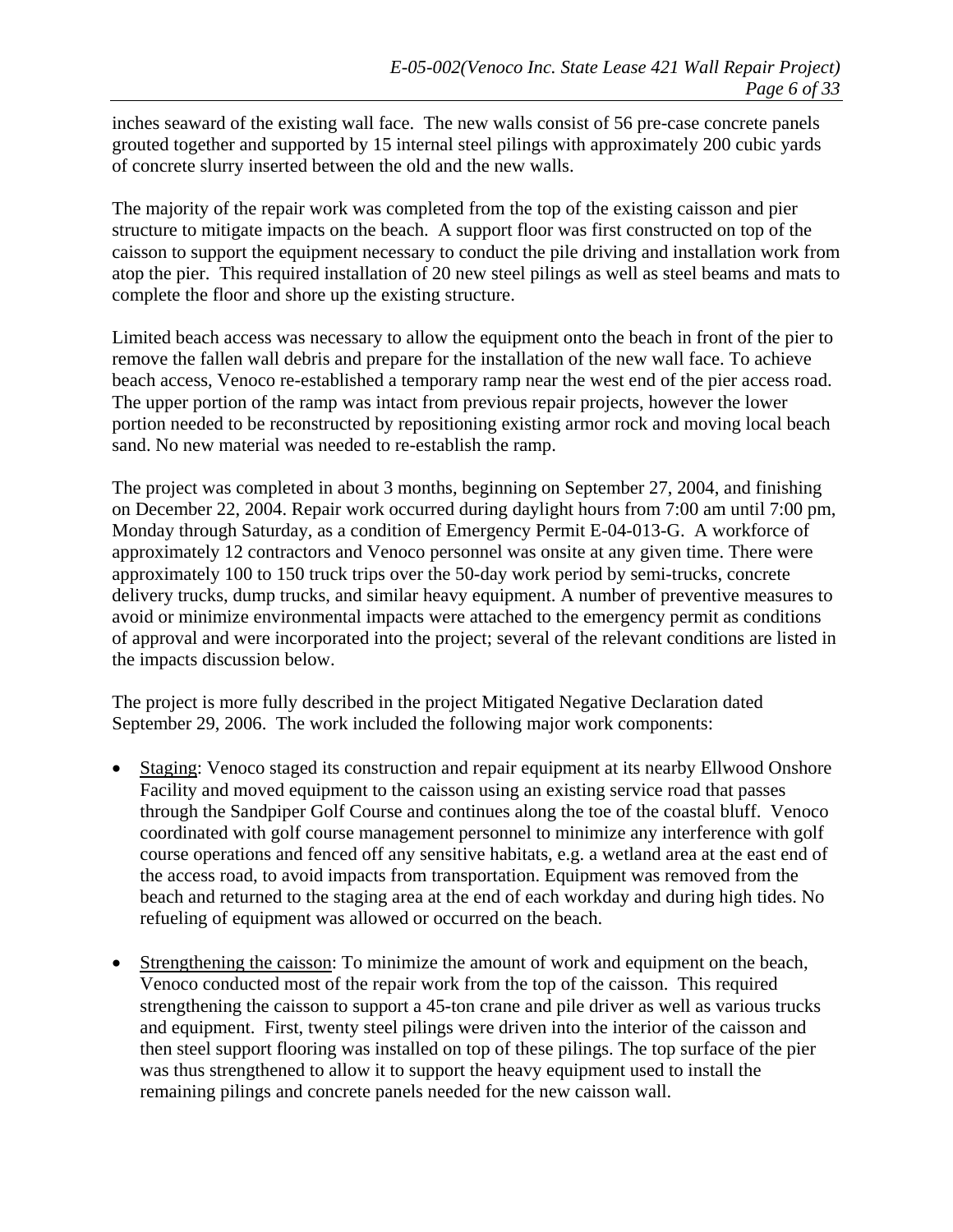- Debris removal: This work involved operating heavy equipment, such as an excavator, an articulating front-end loader, and a 4-wheeled all-terrain vehicle, on the beach to remove the failed concrete portion of the outer wall from the seaward side of the pier. Venoco gained access to the beach through a temporary sand ramp constructed from local beach sand and pre-existing roadbed armor rock. The ramp was partially intact from previous use in the past for beach access by similar equipment.
- Replacing the caisson walls: Venoco replaced the entire 68-foot wide seaward wall of the caisson and about 6 feet of each side wall adjacent to the seaward wall. Work included installing a drill rig on the top of the caisson, using an excavator to clear sand away from the base of the pier, drilling holes into the underlying bedrock for fifteen steel pilings, placing those pilings, and then placing pre-cast concrete panels as the new outer "face" of the caisson wall. The concrete panels were keyed into the underlying bedrock for stability. After the panels were set in place and grouted, concrete slurry was poured between the old and new walls, effectively sealing the inner caisson wall and fortifying the structure against further storm damage.

In this CDP application, Venoco seeks authorization to make permanent the above-described emergency activities. No additional work is requested as part of this application.

#### **4.3 Other Agency Approvals**

- 1. Emergency permits were granted by the City of Goleta (04-EMP-0001), the U.S. Army Corps of Engineers (200401576-JCM), and the California Coastal Commission (E-04-013- G).
- 2. City of Goleta- On October 9, 2006, the City of Goleta approved the Final Mitigated Negative Declaration (06-MND-01) for the project. The City issued to Venoco a Development Plan permit (05-132-DP) validating the repair work performed under the previous emergency permit (04-EMP-0001) and recently approved a follow-up Land Use Plan permit.
- 3. State Lands Commission- Following the failure of the caisson wall, on January 23, 2004, State Lands Commission staff directed Venoco to make repairs necessary to restore the integrity of the pier so that it could withstand a 100-year storm event. Those repairs were to include immediate placement of riprap in front of the pier to provide temporary protection until a longer-term repair could be designed and put into place. On March 23, 2004, State Lands Commission staff re-assessed the situation and required Venoco to complete a plan for longer-term caisson repairs. Venoco's engineering analysis then focused on replacing the fallen wall rather than placing riprap to protect the already damaged wall.

On June 21, 2004, Venoco submitted plans and an analysis showing that a 100-year storm would likely cause further failure of the caisson. On July 15, 2004, the Executive Officer of the State Lands Commission directed Venoco to carry out the proposed caisson wall replacement, subject to a number of conditions. Venoco then submitted further plans and analyses in support of the project, and on July 28, 2004, the Executive Officer of the State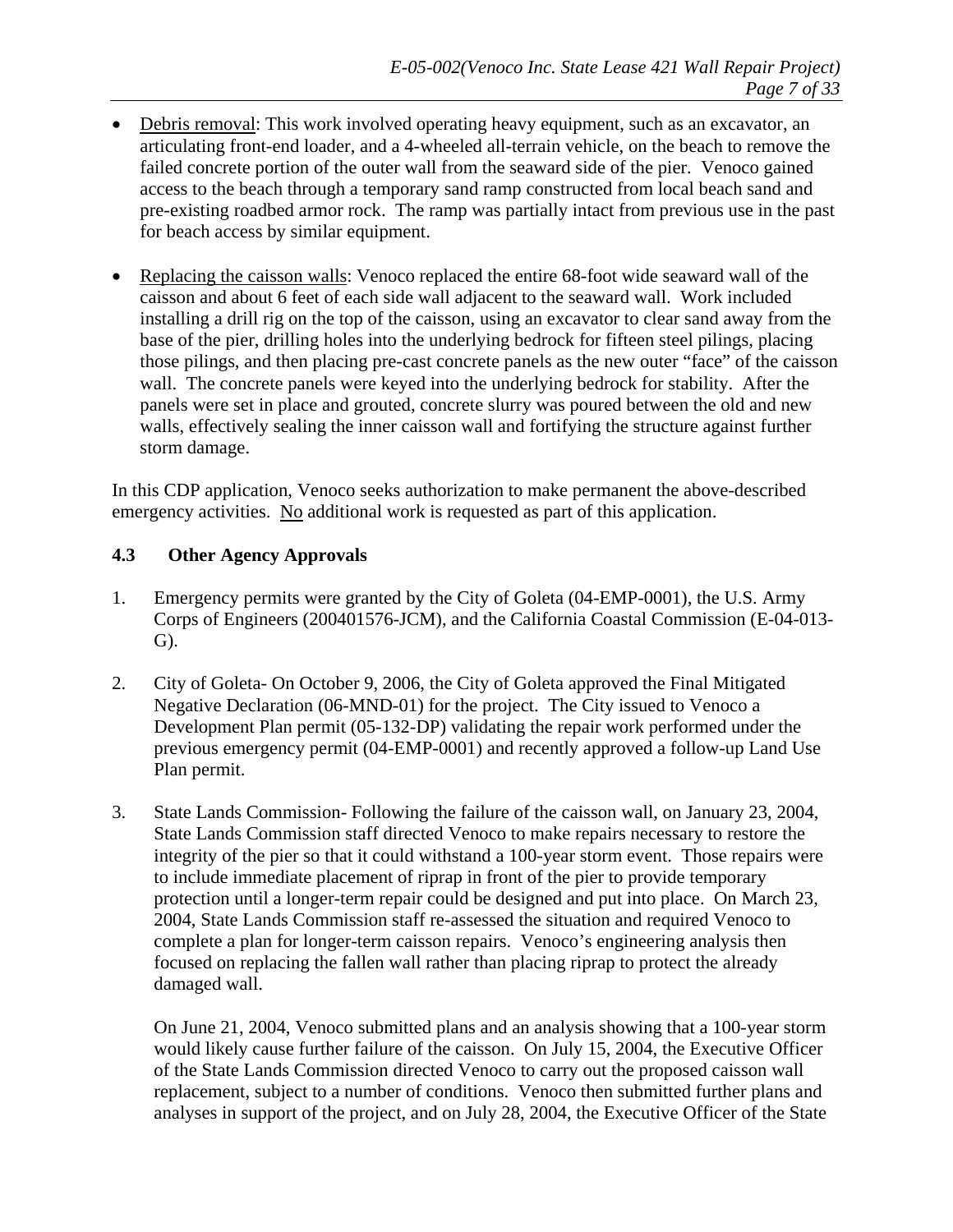Lands Commission recommended that Venoco modify its application to the Coastal Commission to request an emergency permit so that work could be completed before the start of the winter storm season, which generally begins on or about November  $1<sup>st</sup>$ . On August 3, 2004, Venoco requested an emergency permit from the Coastal Commission for the proposed work. On August 6, 2004, the Executive Officer of the State Lands Commission sent a letter to the Coastal Commission staff stating that the need for wall replacement was urgent and had to begin by September 1, 2004 before the start of the winter storm season. He urged the Commission to approve an emergency permit, which the Executive Director of the Coastal Commission issued on August 24, 2004.

#### **4.4 Coastal Act Issues**

#### **4.4.1 Fill in Coastal Waters**

Coastal Act section 30233(a) states:

- *(a) The diking, filling, or dredging of open coastal waters, wetlands, estuaries, and lakes shall be permitted in accordance with other applicable provisions of this division, where there is no feasible less environmentally damaging alternative, and where feasible mitigation measures have been provided to minimize adverse environmental effects, and shall be limited to the following:*
- *(l) New or expanded port, energy, and coastal-dependent industrial facilities, including commercial fishing facilities.*
- *(2) Maintaining existing, or restoring previously dredged, depths in existing navigational channels, turning basins, vessel berthing and mooring areas, and boat launching ramps.*
- *(3) In wetland areas only, entrance channels for new or expanded boating facilities; and in a degraded wetland, identified by the Department of Fish and Game pursuant to subdivision (b) of Section 30411, for boating facilities if, in conjunction with such boating facilities, a substantial portion of the degraded wetland is restored and maintained as a biologically productive wetland. The size of the wetland area used for boating facilities, including berthing space, turning basins, necessary navigation channels, and any necessary support service facilities, shall not exceed 25 percent of the degraded wetland.*
- *(4) In open coastal waters, other than wetlands, including streams, estuaries, and lakes, new or expanded boating facilities and the placement of structural pilings for public recreational piers that provide public access and recreational opportunities.*
- *(5) Incidental public service purposes, including but not limited to, burying cables and pipes or inspection of piers and maintenance of existing intake and outfall lines.*
- *(6) Mineral extraction, including sand for restoring beaches, except in environmentally sensitive areas.*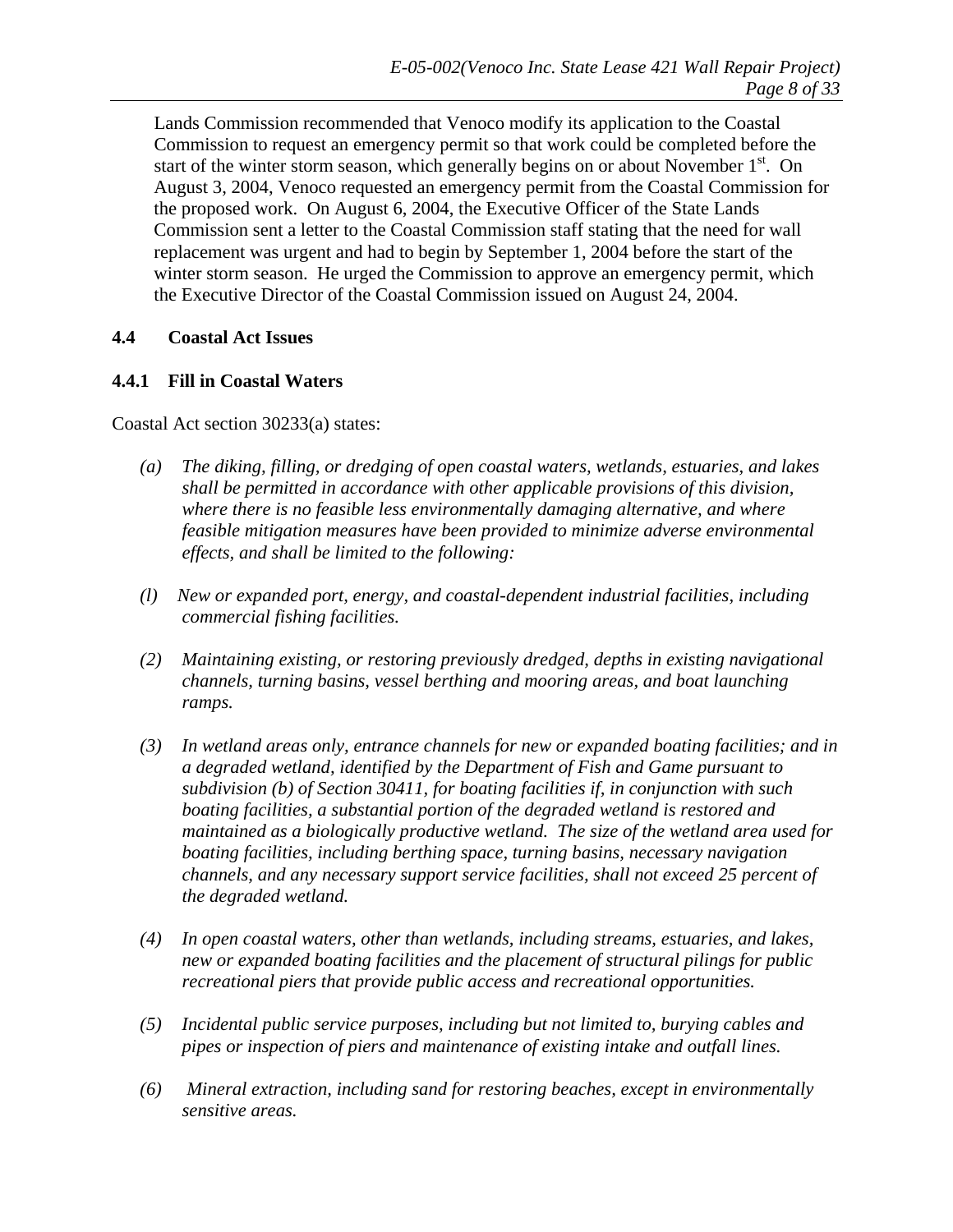## *(7) Restoration purposes.*

#### *(8) Nature study, aquaculture, or similar resource dependent activities.*

Coastal Act Section 30108.2 defines "fill" as "earth or any other substance or material … placed in a submerged area." Venoco installed twenty 12-inch diameter steel piles into the caisson structure and another fifteen into the shore-zone at the submerged end of the pier. These latter piles required drilling two-foot diameter holes approximately 25 feet deep into the Monterey Shale bed rock to secure the piles. A two-foot diameter casing was set for each hole to prevent sand from filling the hole. Following installation of each pile, Venoco filled the casing with concrete.

After securing the steel piles, Venoco excavated the sand and soil between the casings and set fifty-six pre-cast concrete panels between the steel soldier piles to form the new wall face. Venoco keyed the base row of the concrete panels into the underlying bedrock for stability. When the first set of panels was in place, a grout plug was placed behind the bottom panels and other panels were added on top until the full wall height was achieved. Once the new wall was set, Venoco injected approximately 200 cubic yards of concrete slurry between the new concrete panel wall and the existing inner 421-1 caisson wall to provide additional strength and solidify the structure. Repair activities did not affect a wetland area that is adjacent to the pier.<sup>[2](#page-13-0)</sup>

This installation of steel piles and placement of concrete panels, grout, and slurry into the submerged shore zone constitutes "fill" of open coastal waters, as that term is defined in the Coastal Act.

The Commission may authorize a project that includes filling of open coastal waters if the project meets the three tests of Coastal Act section 30233. The first test requires that the proposed activity fit within one of eight categories of uses described in Coastal Act section  $30233(a)(1)-(8)$ . The second test requires that there be no feasible less environmentally damaging alternative. The third and final test mandates that feasible mitigation measures be provided to minimize any of the project's adverse environmental effects.

## **4.4.1.1** *Allowable Use*

The overall purpose of the project was to repair and secure a damaged caisson structure to ensure its structural integrity and to prevent a release of residual petroleum hydrocarbons (oil or gas) into marine waters and onto the beach. Due to the enlargement of the existing project footprint (approximately two feet seaward) and the deposit of additional fill in the coastal zone, the repair project constitutes an "expanded energy" project, as required by Coastal Act section 30233(a)(1). Therefore, the Commission finds that the project meets the allowable use test for fill of open coastal waters under Coastal Act section 30233(a).

## **4.4.1.2** *Least Environmentally Damaging Feasible Alternatives*

<span id="page-13-0"></span><sup>&</sup>lt;sup>2</sup> As a precaution, Venoco cordoned off the wetland area with orange mesh construction and sediment fencing. Biological monitors also monitored construction activities daily to make sure the wetland area was avoided.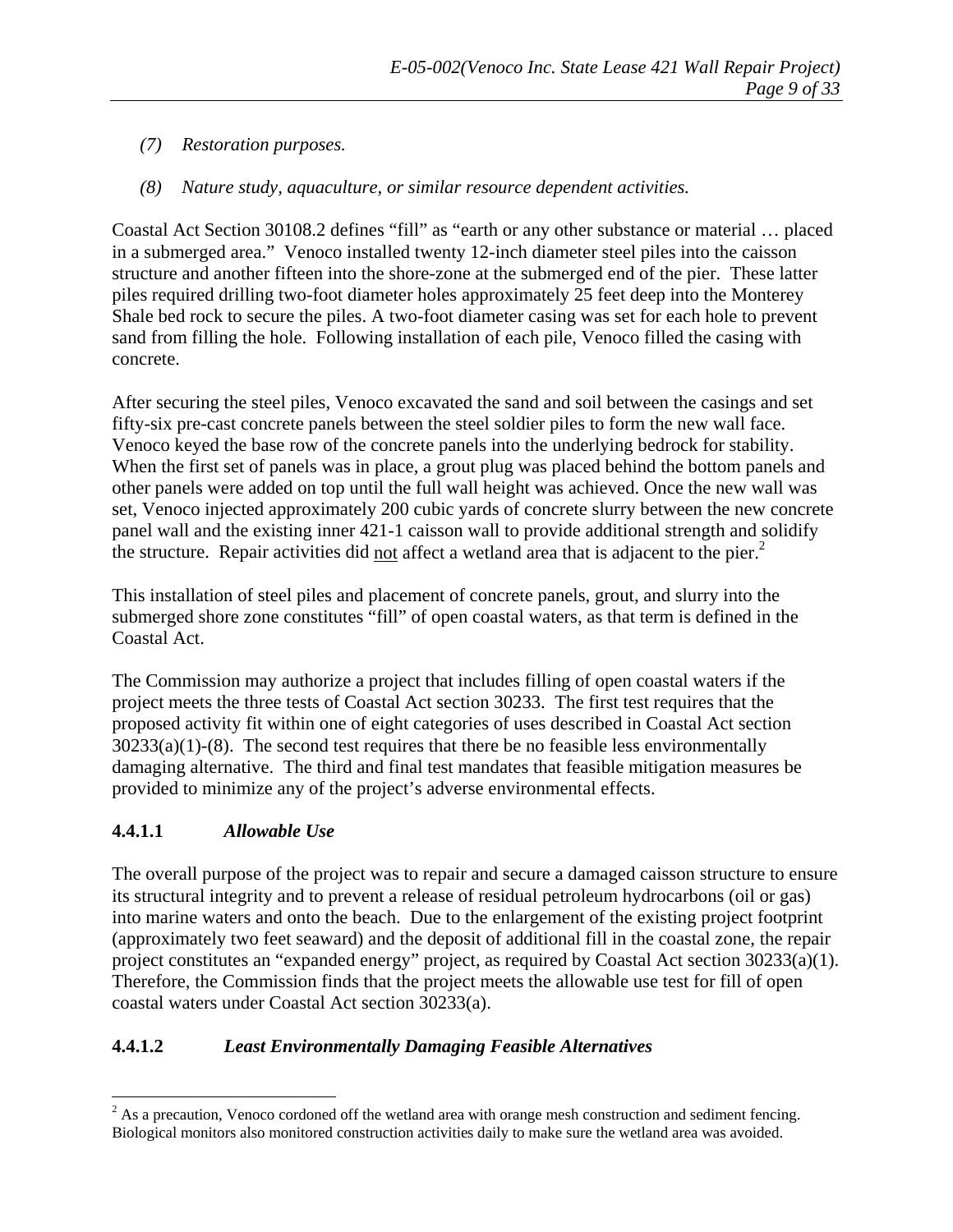The Commission must further find that there is no feasible less environmentally damaging alternative to placing fill in open coastal waters. Coastal Act § 30108 defines "feasible" as "…capable of being accomplished in a successful manner within a reasonable period of time, taking into account economic, environmental, social and technological factors." Beside the permitted repair project, Venoco also considered the following options to repair the wall: (a) place 800 cubic yards of riprap rather than install a new wall face, and (b) access and repair the pier from the beach.

CSLC originally directed Venoco to place 800 cubic yards of riprap against the pier where the wall had fallen to protect the structure from further storm damage. However, the City of Goleta and the County of Santa Barbara raised concerns about the environmental impacts of dumping riprap on the beach, as well as the need for a more permanent solution to protect the exposed caisson structure from severe storms.

Repairing the seaward wall and securing the caisson from the beach would have avoided any potential impacts to the wetland located adjacent to the east end of the access road. This alternative, however, would have required heavy equipment and workers on the beach and, on balance, was more environmentally damaging as compared to the proposed project. Moreover, daily tidal swings would only allow a limited amount of time during the day to repair the pier before the area became submerged, thus delaying completion of the project.

There are no feasible alternatives to the use of piles to secure the piers given the need for structural stability and safety. Venoco could have avoided installing the 20 piles within the pier for the purpose of creating a support surface for heavy equipment on top of the pier, but decided against doing so since working from atop the pier was less environmentally damaging overall than using equipment on the beach.

For the reasons described above, the Commission finds that the proposed project is the least environmentally damaging feasible alternative and therefore the second test of Coastal Act section 30233(a) is satisfied.

## **4.4.1.3** *Project Impacts Mitigated to the Maximum Extent Feasible*

The final requirement of Coastal Act section 30233(a) is that filling coastal waters may be permitted if feasible mitigation measures have been provided to minimize the adverse environmental impacts of the fill.

The placement of concrete panels and slurry and new steel piles in the shore zone constitute fill under the Coastal Act, as determined above. Emergency Permit Condition 11 prohibited additional fill beyond that described in the August 3, 2004 project plan (i.e., the footprint of the new caisson wall) unless additional fill was granted written approval by the Executive Director. During construction, Venoco requested such an approval for an expansion of the wall six inches beyond the original plan measurements to account for inconsistencies in the existing wall face, which the Executive Director granted. Condition 15 of the emergency permit also required that all feasible measures were to be taken to achieve 100% containment of the concrete, grout, and other similar materials used during the project to avoid potential impacts to the beach area.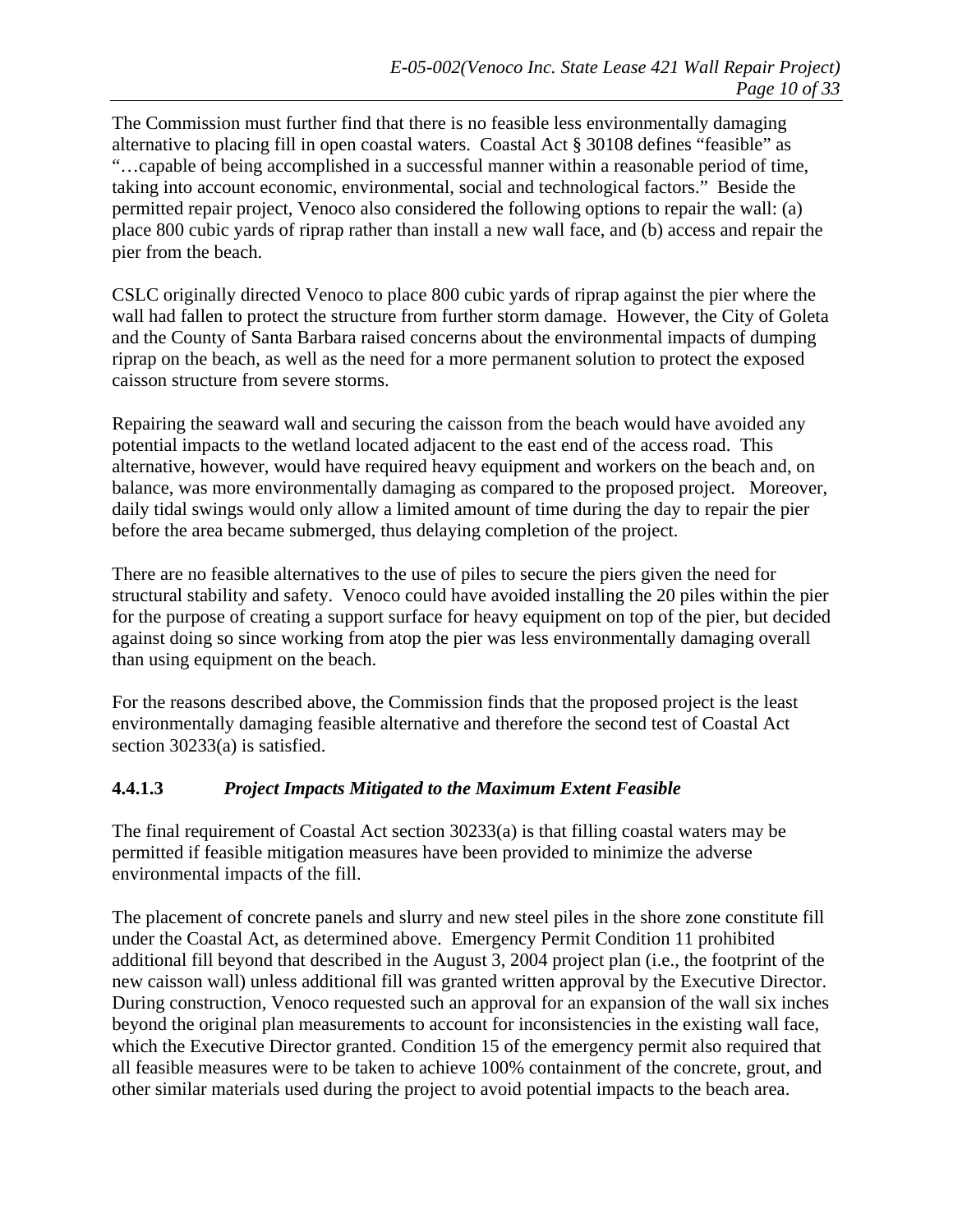Other than development in the immediate area of the access ramp, the bluff face and toe of the bluff slope were not expanded or altered in any way, as required by Condition 11. Condition 12 of the Emergency Permit E-04-013-G explicitly stated that no activities to widen, improve, or change the footprint of the Lease 421 access road, in particular, were to occur without additional written approval of the Executive Director.

The access road to the State Lease 421 piers runs along the toe of the coastal bluff adjacent to a wetland area. Agency permits conditioned the project to avoid potential impacts on species or habitat within this wetland from the transit of heavy equipment along the access road. As a result, Venoco installed orange construction fencing separating the road from the wetland, thus avoiding any direct impacts to wetland species from project activities.

Condition 13 of the Emergency Permit E-04-013-G required Venoco to implement Best Management Practices (BMPs) for construction activities as contained in the California Storm Water Best Management Practices Handbook (March 1993) or other applicable BMPs to minimize erosion and limit sedimentation of receiving waters. In response, Venoco installed silt fencing along the access road for the duration of the project. Environmental monitors who documented the state of the wetland and existing vegetation surrounding the area both immediately before and after the project, concluded that no impacts to wetland flora or fauna occurred as a result of the project.

With these measures in place, the Commission finds that the unavoidable impacts of the fill were mitigated to the maximum extent feasible and that the project thus meets the third and final test of Coastal Act section 30233(a).

#### *Conclusion*

As discussed above, the repair project satisfies the three tests of Coastal Act section 30233(a).

## **4.4.2 Marine Resources/Water Quality**

Coastal Act section 30230 states:

*Marine resources shall be maintained, enhanced, and where feasible, restored. Special protection shall be given to areas and species of special biological or economic significance. Uses of the marine environment shall be carried out in a manner that will sustain the biological productivity of coastal waters and that will maintain healthy populations of all species of marine organisms adequate for long-term commercial, recreational, scientific, and educational purposes.*

#### Coastal Act section 30231 states:

*The biological productivity and the quality of coastal waters, streams, wetlands, estuaries, and lakes appropriate to maintain optimum populations of marine organisms and for the protection of human health shall be maintained and, where feasible, restored through, among other means, minimizing adverse effects of waste water discharges and entrainment, controlling runoff, preventing depletion of ground water supplies and substantial*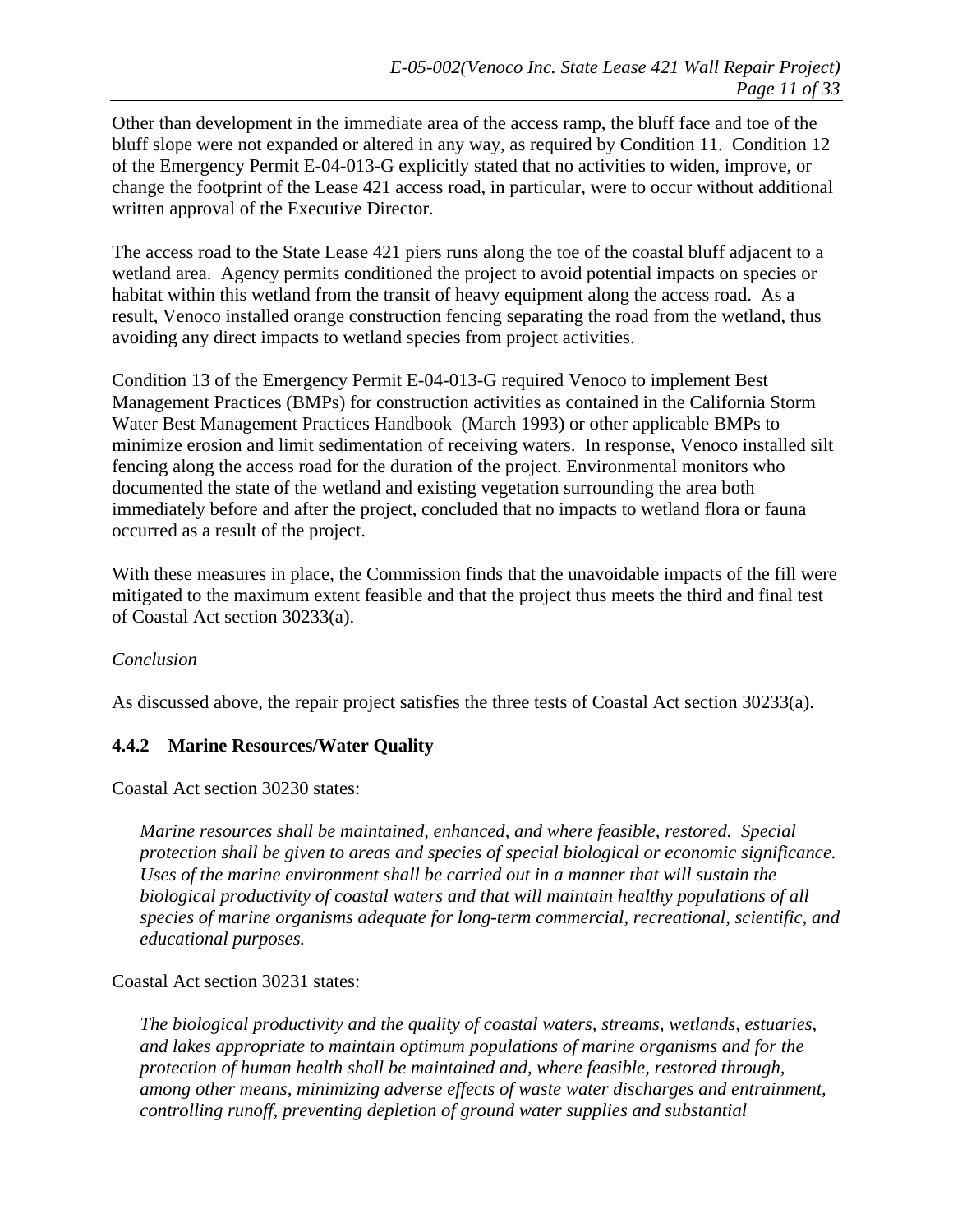*interference with surface water flow, encouraging waste water reclamation, maintaining natural vegetation buffer areas that protect riparian habitats, and minimizing alteration of natural streams.*

The project consisted of repairing an existing oil and gas production-related structure to prevent future leakage of any hydrocarbon materials into the coastal marine environment. The main purpose was to protect biological resources from potential adverse effects. Project activities involved driving steel pilings into areas of the beach and surf zone and installing concrete panels, keyed into the bedrock below. The addition to the pier did not substantially enlarge the footprint of the existing structure into coastal waters nor does it prevent movement of any resident or migratory fish or wildlife species.

The noise created by pile driving during the project, however, had the potential to adversely affect marine mammals. To prevent damaging effects to marine mammals, Conditions 17-19 of Emergency Permit E-04-01[3](#page-16-0)-G required Venoco to establish a 500-foot radius stop-work zone<sup>3</sup> that was monitored by a project biologist and to perform an initial ramp-up period during piledriving activities; in addition, pile-driving activities had to be conducted during periods of low tide to the maximum extent feasible. Although the County-approved environmental monitor on site had authority to suspend pile driving if a mammal passed within the safety zone, no mammals were observed during the pile-driving phase of work. Monitors did record the presence of small numbers of bottlenose dolphins, harbor seals and sea lions outside the 500 foot protection zone during the project, but they did not observe changes in the movement or behavior that would indicate any reaction to pile driving noise. Therefore, although noise and vibrations resulted from the project which could have hindered the normal activities of wildlife in the area, the project was conditioned to minimize these effects, and monitors observed no apparent effect on marine life from the activities.

During construction activities, a small discharge of an oily substance leaked from small cracks in the exposed inner wall face and collected between the old and new seaward walls. An environmental monitor estimated the leakage at approximately one cup of oily liquid per day on average, although the amount decreased and increased repeatedly over time, and seemed dependent on the weather, surf conditions, tides and wind. Sorbent pads and booms were placed below the leak in an effort to absorb some of the oil and a topical sealant was applied to the cracks, though these measures proved minimally effective during strong tides. However, the environmental monitor deemed any impacts to water quality insignificant because the fluid was of a small amount (one cup/day) and negligible in comparison to the large amounts of natural hydrocarbon seepage occurring in the area. Venoco had samples of the substance analyzed and determined that total petroleum hydrocarbons and other oil-related substances were present in low concentrations, however the origin of the substance remains unsubstantiated (whether from the well or another source). By filling in the area between the old and new wall with concrete, the leaking cracks were essentially sealed; no further leakage from the new caisson wall has been observed.

 $\overline{a}$ 

<span id="page-16-0"></span> $3$  This zone size was chosen based on a National Marine Fisheries Service criterion of 160 dB (received level, as transmitted through water) as the level at which disturbance or harassment of marine mammals has been shown to occur from impulsive sounds like hammer pile driving. Although a hammer-type pile driver was not ultimately used for this project (a quieter hydraulic one was), the 500 foot safety zone for marine mammals was maintained throughout the project.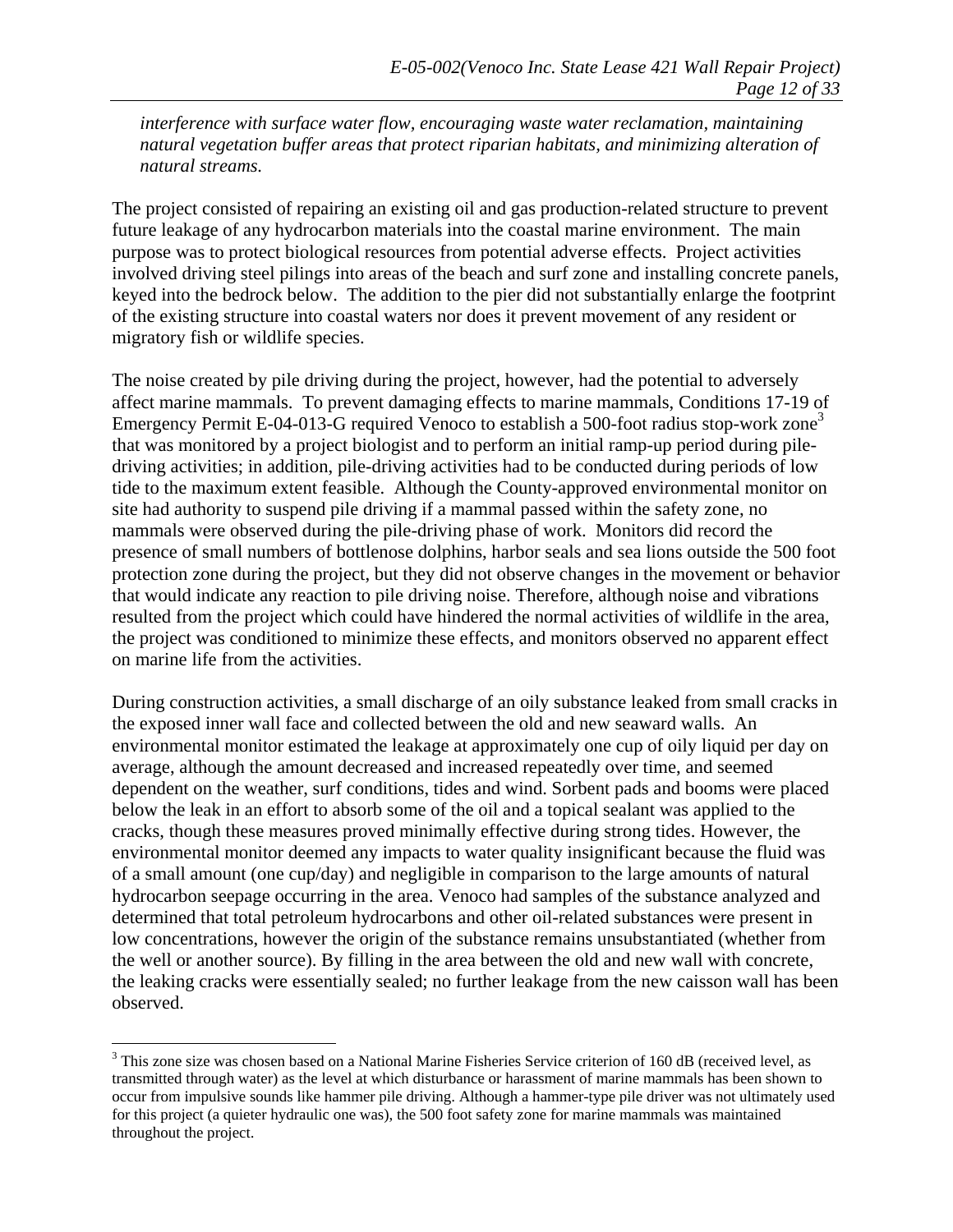There are no ongoing adverse impacts to marine resource or water quality due to the pier repairs or construction of the new wall.

For the reasons discussed above, the Commission finds that the project as mitigated maintains the biological productivity and quality of coastal waters and minimizes adverse effects on habitat and species as required by Coastal Act sections 30230 and 30231. The project is therefore consistent with Coastal Act sections 30230 and 30231.

## **4.4.3 Oil Spills**

Coastal Act section 30232 states:

*Protection against the spillage of crude oil, gas, petroleum products, or hazardous substances shall be provided in relation to any development or transportation of such materials. Effective containment and cleanup facilities and procedures shall be provided for accidental spills that do occur.* 

One of the main purposes of the caisson wall repair project was to prevent an imminent threat of an oil spill from occurring at the shore zone wells. While no major oil spills occurred prior to, during, or as a result of the project, a very small amount of hydrocarbon fluid, (approximately one cup/day)<sup>[4](#page-17-0)</sup> was released from the exposed inner caisson wall onto the beach area between the old and new walls during construction activities, as explained above in section 4.4.2. However, because of the small size of the leakage (one cup/day) and the limited area in which the fluid spilled between the old and new wall, coastal and marine resources were not adversely impacted. The response measures used, i.e. applying a topical sealant to the inner caisson wall and deploying sorbent booms and pads to absorb the spilled oil, were also intended to provide effective containment and clean-up measures and mitigate resource impacts. The permanent sealing of the old wall by the concrete slurry and the new caisson wall effectively stopped the leakage and is anticipated to protect the area from further oil spills. Thus, while a small hydrocarbon spill did occur during the course of the repair work, the pier repair project achieved the ultimate purpose of protecting the coastal environment from the threat of a major oil spill.

#### *Oil Spill Prevention*

1

The first test of Coastal Act section 30232 requires Venoco to provide "protection against the spillage of crude oil, gas, petroleum products, or hazardous substances…" Emergency Permit Conditions 24 and 25 required Venoco to refuel equipment at the lay-down area and to install protective barriers under all heavy equipment during construction activities to insure that fuel or fluid leaks did not contaminate soil, coastal waters, or groundwater at the site. Condition 26 required Venoco to inspect all equipment daily for fuel or fluid leaks and, if any leaks were found, to repair them immediately. No equipment leaks were reported during the project. Venoco is also required by CSLC to inspect the structures daily for fluid leaks and if leaks occur, to install protective barriers and notify emergency cleanup personnel. With these measures in place, the Commission finds the project consistent with the first test of Coastal Act section 30232.

<span id="page-17-0"></span><sup>&</sup>lt;sup>4</sup> As measured by the Santa Barbara County Environmental Quality Assurance Program Monitor, John Storrer.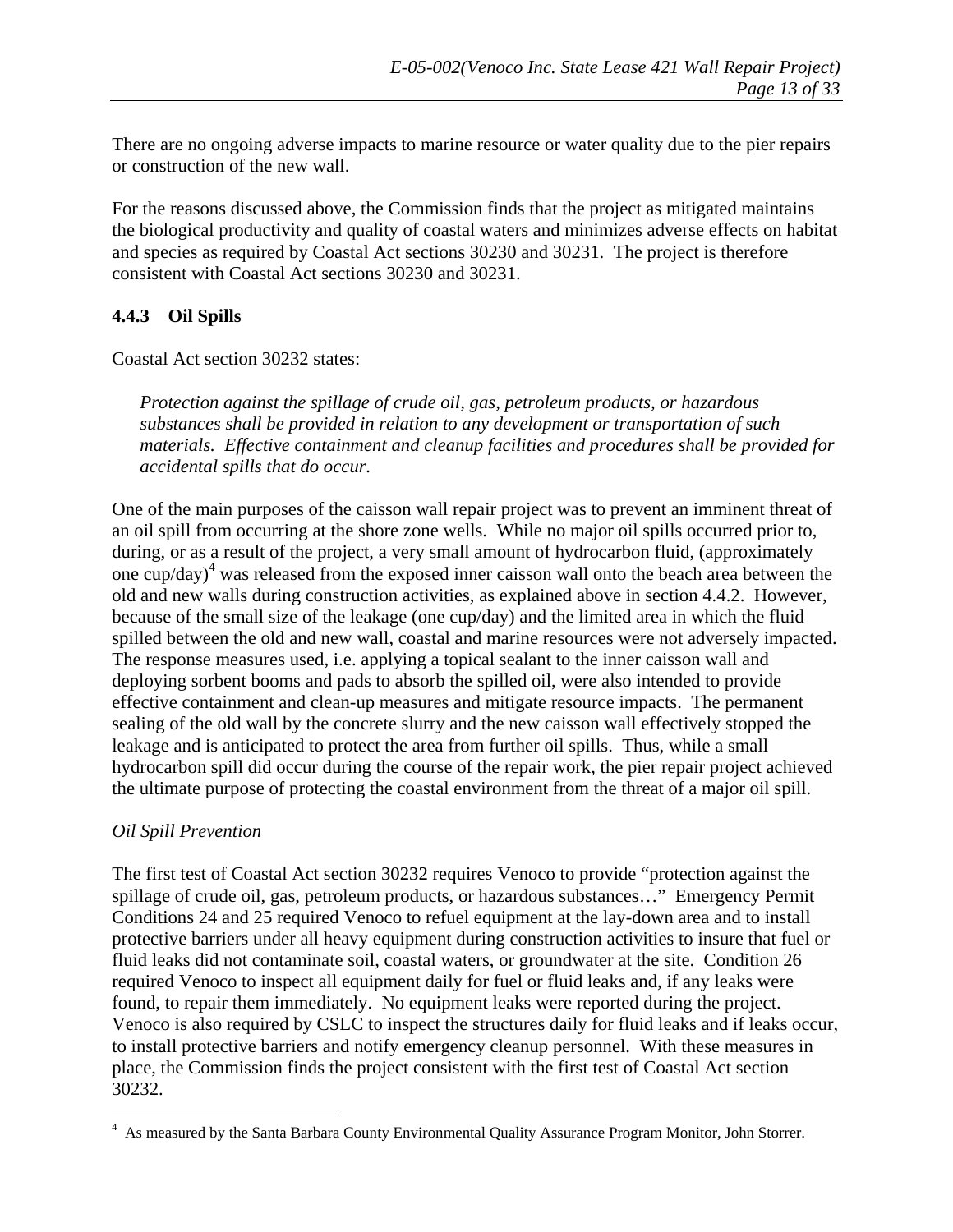#### *Oil Spill Response*

The second test of Coastal Act section 30232 requires Venoco to provide "effective containment and cleanup" equipment for accidental spills that do occur. In past practices, the Commission has defined "effective" to mean the "ability to keep oil from adversely impacting shoreline resources." Condition 21 required Venoco and its contractors to notify staff in the event of a spill and to adhere to measures in the project-specific Oil Spill Contingency Plan (OSCP) that was reviewed by the Commission staff prior to project commencement. The OSCP and Emergency Permit Conditions 22 and 23 required Venoco to maintain spill response equipment at or near the project site, including a vacuum truck, available for immediate response. Venoco maintains a trailer at the adjacent Ellwood Onshore Facility containing the necessary spill response equipment for a minor oil spill at State Lease 421, which was available during the pier repair operations. For secondary response, Venoco has a contract with the California approved oil spill response corporation, Clean Seas, LLC, who has demonstrated capability to be on-site within one hour of notification.

As discussed above, during the construction activities a minor amount of oily fluid was released from the exposed inner caisson wall at a rate of approximately one cup/day. Venoco used sorbent pads and booms to absorb the spillage and applied a topical sealant until the leaks could be sealed by the new wall face. Due to the small size of leakage, the containment and cleanup measures proved effective in protecting the shoreline and marine resources from adverse impacts. For these reasons, the Commission has determined that the response methods and equipment that were in place for this project are consistent with the second test of Section 30232.

For the reasons discussed above, the Commission finds the project consistent with the oil spill prevention and response requirements of Coastal Act section 30232.

## **4.4.4 Hazards**

Coastal Act section 30253 states:

*New development shall:* 

- *(1) Minimize risks to life and property in areas of high geologic, flood, and fire hazard.*
- *(2) Assure stability and structural integrity, and neither create nor contribute significantly to erosion, geologic instability, or destruction of the site or surrounding area or in any way require the construction of protective devices that would substantially alter natural landforms along bluffs and cliffs.*

Neither the pile-driving activity nor the construction of the wall face in the shore zone contributed to erosion or geologic instability of the beach area. The sand that was excavated in front of the existing wall was used to reconstruct a beach access ramp at the west end of the site; this excavation did not impair the structural integrity of the pier or contribute to erosion or geologic instability. Any remaining changes in topography of the beach area were quickly restored through natural wave and tidal action.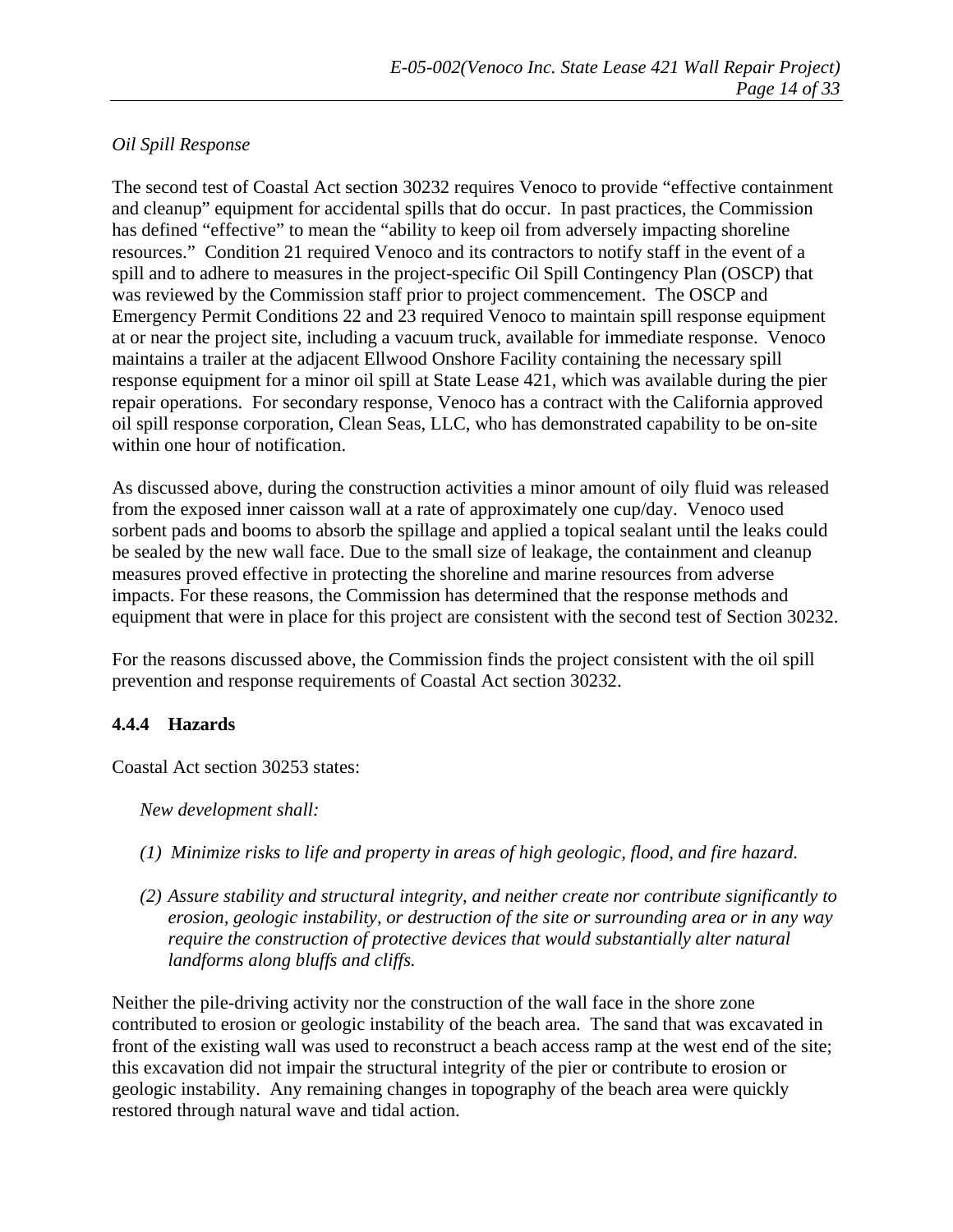The access road also required minor repair following the project, however neither the nearby coastal bluff face or toe of the bluff were altered and the geologic stability of the bluff area was maintained.

Venoco, in coordination with agency staffs, designed the pier repair project to ensure longlasting structural integrity of the pier (e.g., driving new steel pilings and keying the concrete panels into the bedrock); specifically, the repairs were designed to allow the seaward wall to sustain natural impacts over the next 40 years, including a 100-year storm event. However, future damage to the structure as a whole may still result from intense flood and oceanographic conditions. Winter storm conditions can generate waves in the project area that have the potential to cause further structural damage to the aging piers. Therefore, the caisson walls could still be at risk from strong tidal action and large waves during winter storms.

The Commission is therefore requiring in **Special Condition 1** that by accepting this permit the applicant (a) acknowledges and agrees that the site may be subject to hazards from liquefaction, storm waves, surges, erosion, landslide, flooding, and wildfire; (b) acknowledges and agrees to assume the risks to the applicant and the property of injury and damage from such hazards in connection with this permitted development; (c) unconditionally waives any claim of damage or liability against the Commission, its officers, agents, and employees for injury or damage from such hazards; and (d) agrees to indemnify and hold harmless the Commission, its officers, agents, and employees with respect to the Commission's approval of the project against any and all liability, claims, demands, damages, costs (including costs and fees incurred in defense of such claims), expenses, and amounts paid in settlement arising from any injury or damage due to such hazards.

In **Special Condition 2,** the Commission is requiring the applicant to submit to the Executive Director for review and approval documentation demonstrating that the applicant has executed and recorded a deed restriction, in a form and content acceptable to the Executive Director, within 45 days of the Commission's approval of the coastal development permit. The deed restriction shall 1) indicate that, pursuant to the coastal development permit, the California Coastal Commission has authorized development on the subject property, subject to terms and conditions that restrict the use and enjoyment of that property; and 2) impose Special Condition 1 of the coastal development permit as a covenant, condition and restriction on the use and enjoyment of the property. The deed restriction shall include a legal description of the entire parcel governed by this coastal development permit. The deed restriction shall also indicate that, in the event of an extinguishment or termination of the deed restriction for any reason, the terms and conditions of the coastal development permit shall continue to restrict the use and enjoyment of the subject property so long as either the coastal development permit or the development it authorizes, or any part, modification, or amendment thereof, remains in existence on or with respect to the subject property.

As designed and conditioned, the Commission finds that the project does not "contribute significantly to erosion, geologic instability, or destruction of the site or surrounding area" and is therefore consistent with Coastal Act section 30253.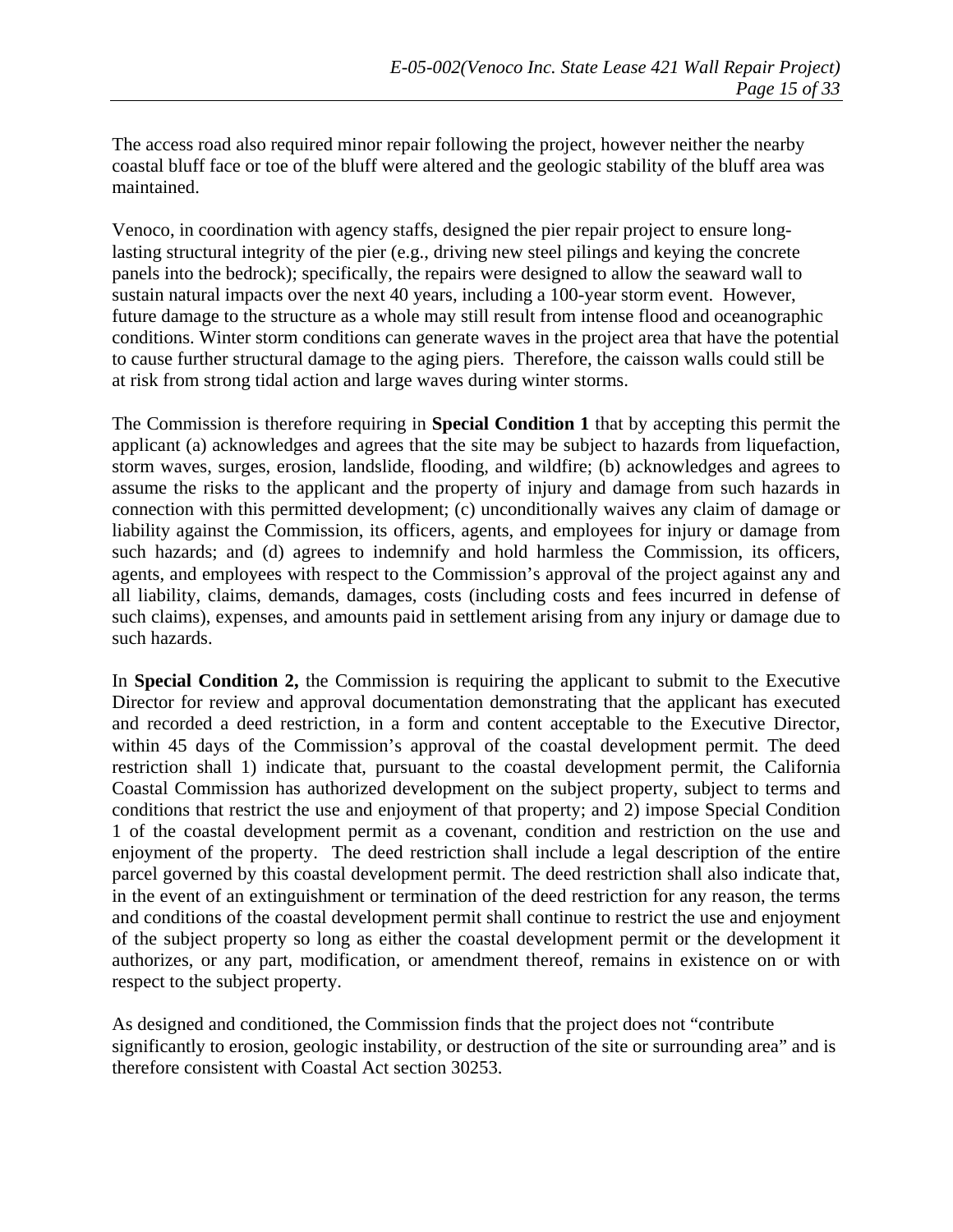#### **4.4.5 Public Access and Recreation**

Coastal Act section 30210 states:

*In carrying out the requirement of Section 4 of Article X of the California Constitution, maximum access, which shall be conspicuously posted, and recreational opportunities shall be provided for all the people consistent with public safety needs and the need to protect public rights, rights of private property owners, and natural resource areas from overuse.* 

Coastal Act section 30211 states:

*Development shall not interfere with the public's right of access to the sea where acquired through use or legislative authorization, including, but not limited to, the use of dry sand and rocky coastal beaches to the first line of terrestrial vegetation.* 

Coastal Act section 30220 states:

*Coastal areas suited for water-oriented recreational activities that cannot readily be provided at inland water areas shall be protected for such uses.* 

Coastal Act section 30240(b) states:

*Development in areas adjacent to environmentally sensitive habitat areas and parks and recreation areas shall be sited and designed to prevent impacts which would significantly degrade those areas, and shall be compatible with the continuance of those habitat and recreation areas.* 

People commonly jog and walk along the section of Ellwood Beach adjacent to State Lease 421. Users who frequent the beach come from nearby communities as well the Bacara Resort, which lies directly west of the lease. There is existing access to the project site along the beach seaward of the pier and underneath the pier; the access road is fenced off from public access.

Any impacts to beach access as a result of the pier repair were temporary. During the repair, beach users would have been prevented from walking directly in front of the pier while construction was underway and after hours due to flagging around the construction area. Because the seaward wall is usually submerged, except during periods of very low tide, the repair activity would not have greatly affected public access along the front of the pier. For most of the project, passersby were allowed to pass underneath the pier as they would normally. This passage was only restricted occasionally by safety personnel when construction activities posed a safety risk, such as when equipment passed overhead.

A warning sign placed on the beach adjacent to the site warned visitors of the unsafe construction activities occurring at the pier in the beach zone. Venoco also placed two guards at the site during project activities to monitor and safely direct beach pedestrian traffic. Construction activities likely deterred people from using this area of the beach during weekdays due to the presence of equipment and increased noise. To remove the potential risk to public safety, equipment was returned to the lay-down area at the nearby Ellwood Onshore Facility at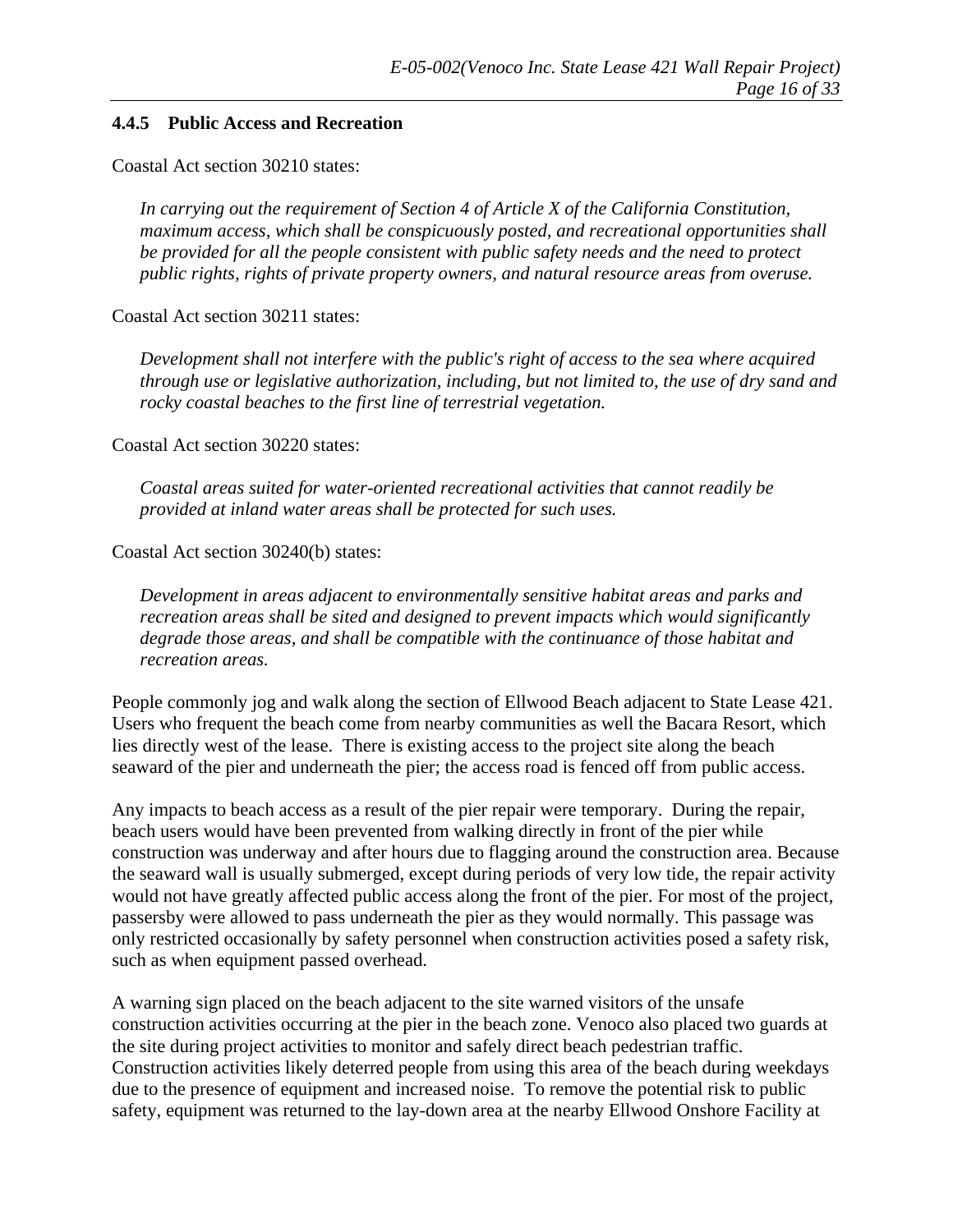the end of each workday and project-related debris was promptly removed from the site and disposed.

The slight seaward expansion of the existing pier due to the wall repair does not affect public access to or use of the beach area. Recreational users engaging in water-oriented activities such as swimming and surfing are infrequent in this area and were not restricted during repair activities, nor are they now restricted as a result of the presence of the new wall.

The Coastal Commission finds that although the project interfered with the quality of the recreational experience along this section of Ellwood Beach during the three months of construction, its impacts were temporary and minimized by implementation of the abovedescribed measures. The Commission thus finds the project consistent with Coastal Act sections 30210, 30211, 30220, and 30240(b).

## **4.4.6 Air Quality**

Coastal Act section 30253(3) states in part:

*New development shall:* 

*…(3) Be consistent with requirements imposed by an air pollution control district or the State Air Resources Control Board as to each particular development.*

Venoco's State Lease 421 piers are located within the South Central Coast Air Basin in the South Coast portion of Santa Barbara County and within the County of Santa Barbara's Air Pollution Control District ("APCD"). The repair project caused short-term emissions from the use of construction equipment. The project generated approximately 3.11 tons of carbon monoxide ("CO"), 0.12 tons of reactive organic compounds ("ROCs"), 0.30 tons of nitrous oxides (" $NO<sub>x</sub>$ "), 0.01 tons of sulfur dioxide  $(SO_2)$  and 0.09 tons of particulate matter ("PM<sub>10</sub>"). Although the City, County and APCD have not established thresholds for short-term construction emissions, if the construction emissions associated with a permitted stationary source exceed twenty-five tons per year of any criteria pollutant, the source would have to provide offsets per APCD Rule 202. This project was considered a construction project, therefore no significance thresholds applied; however, the construction equipment, including the drilling rig, still produced less than the APCD threshold of 25 tons of emissions per year for any listed pollutant and as such no offsets were required.

The APCD determined that the repair work did not result in a violation of any ambient air quality standard or contribute to an existing or projected air quality violation. Any adverse air quality effects were temporary.

The County's emergency permit also required Venoco to minimize the amount of dust generated by grading, clearing, excavation, and transportation of cut and fill materials by spraying water as necessary; typically the dirt access road was hosed down with water from a water truck at least once a day during project-related transportation activity.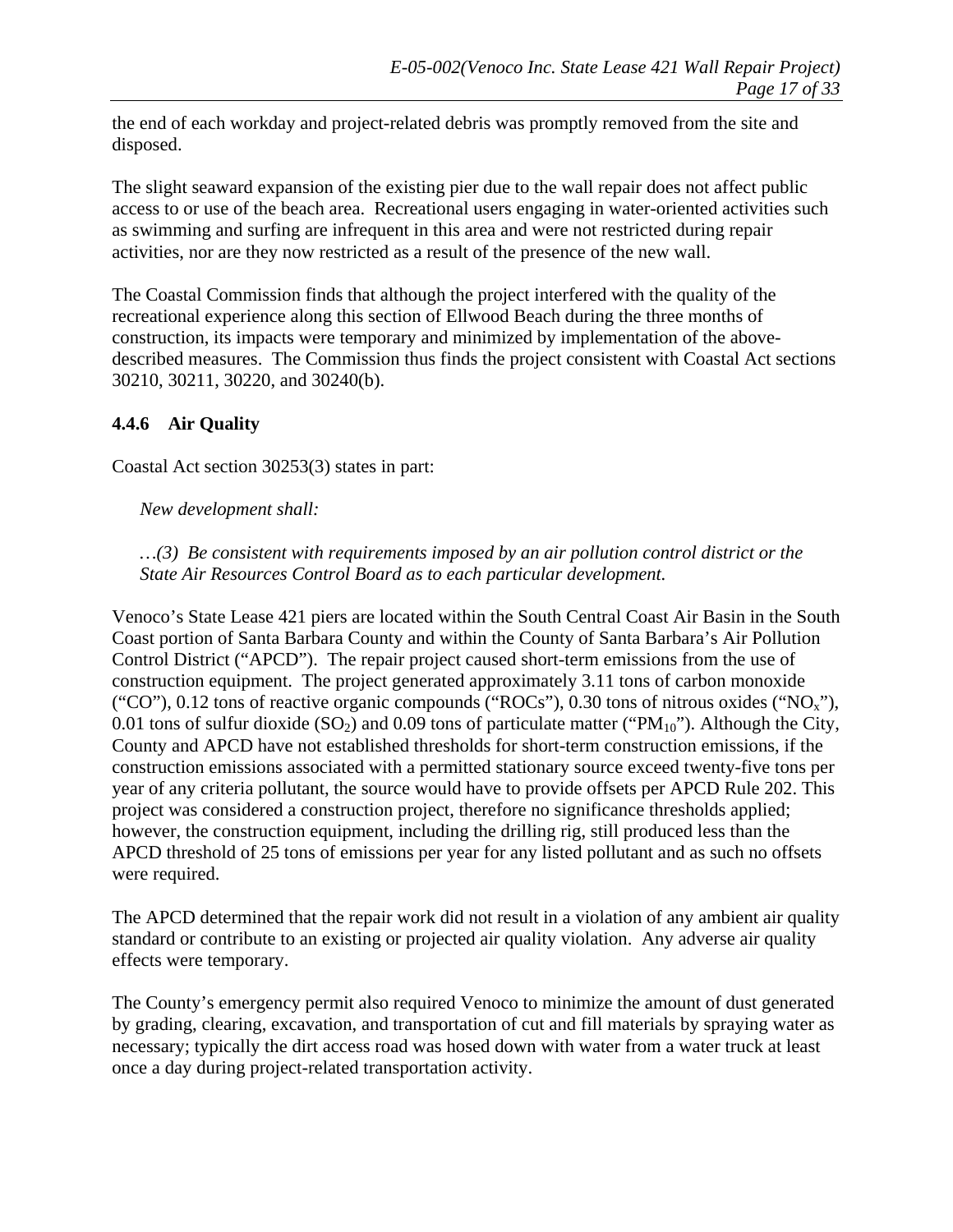The Commission thus finds the project was carried out consistent with the rules and requirements of the APCD and is therefore consistent with Coastal Act section 30253(3).

## **5.0 CALIFORNIA ENVIRONMENTAL QUALITY ACT**

Section 13096 of the Commission's administrative regulations requires Commission approval of coastal development permit applications to be supported by a finding showing the application, as modified by any conditions of approval, to be consistent with any applicable requirements of the California Environmental Quality Act ("CEQA"). Section 21080.5(d)(2)(A) of the CEQA prohibits approval of a proposed development if there are feasible alternatives or feasible mitigation measures available that would substantially lessen any significant impacts that the activity may have on the environment. As described herein, the Commission finds that the project, in combination with conditions of approval, includes measures necessary to avoid any significant environmental effects under the Coastal Act. It also finds that there were no less environmentally damaging feasible alternatives to the proposed project. Therefore, the Commission finds that the proposed project is consistent with the CEQA.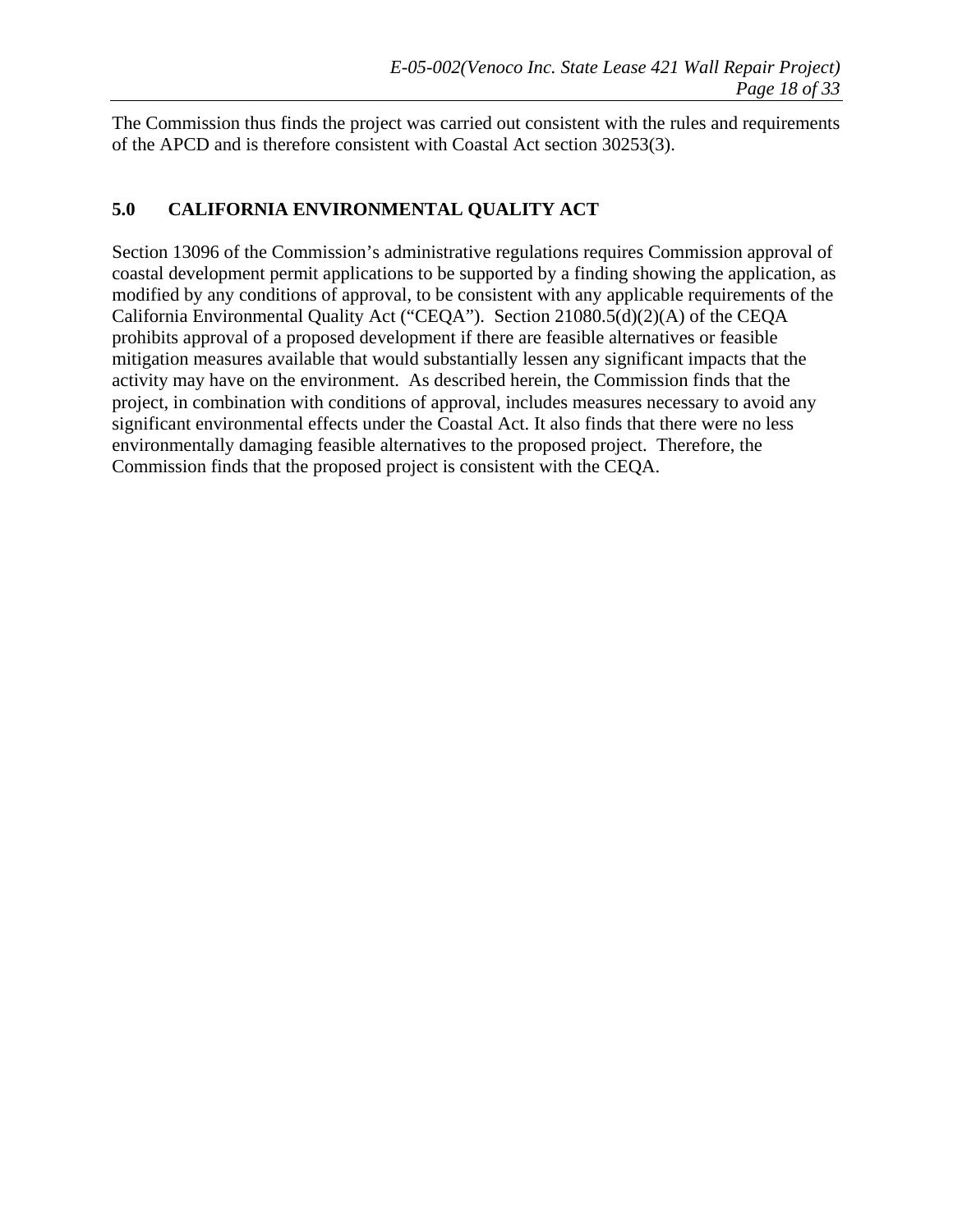# **APPENDIX A**

#### **Substantive File Documents**

Venoco's Coastal Development Permit Application E-05-002.

Emergency Permit E-04-013-G, issued by the Executive Director of the California Coastal Commission on August 24, 2004.

City of Goleta Development Plan Permit 05-132-DP.

City of Goleta Staff Report for Planning Agency hearing. October 9, 2006.

*Final Mitigated Negative Declaration for Venoco State Lease 421-1 Repair Project*, 06-MND-01, prepared by the County of Santa Barbara Planning and Development Department's Energy Division. 2006.

*Venoco South Ellwood Emergency Action Plan.* Revised February 2007.

*Venoco State Lease 421 Oil Spill Contingency and Emergency Response Plan Appendix.* March 2001.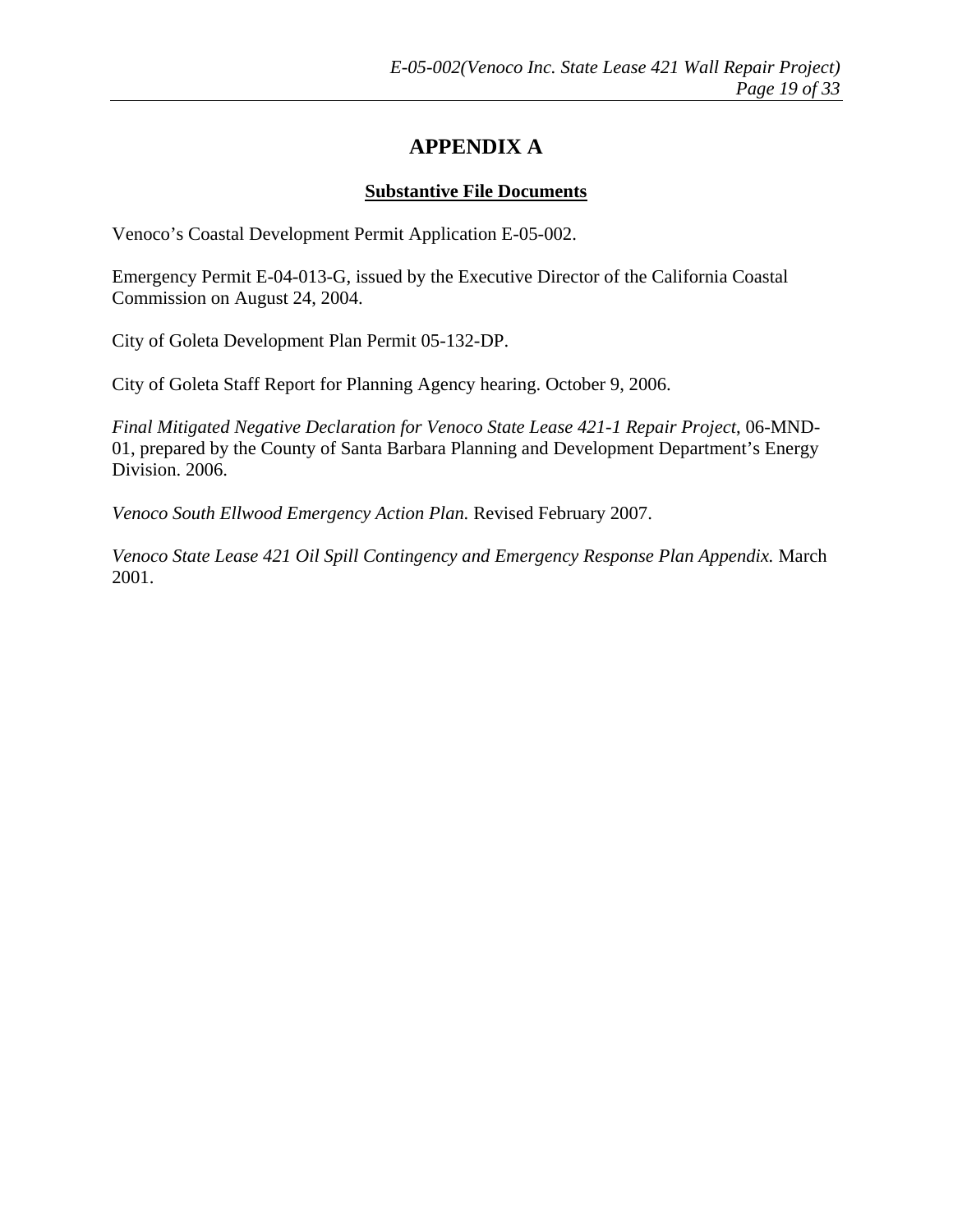# **APPENDIX B**

#### **EMERGENCY PERMIT**

**August 24, 2004** 

**Applicant:** Venoco, Inc.

**Emergency Permit No.:** E-04-013-G

**Project Description:** Emergency replacement of a damaged caisson wall to prevent failure of a capped oil and gas process water injection well.

**Location of Emergency Work:** Shoreline of the Santa Barbara Channel, in the City of Goleta, Santa Barbara County, at Pier 421-1 (State Lands Lease No. 421).

**Background:** Venoco holds State Lands Commission Oil and Gas Lease 421 in Santa Barbara County. Structures at the lease site include two piers that extend out from the coastal bluff into nearshore waters. Each pier includes a concrete caisson approximately 68 feet wide, 42 feet long, and 16 feet high that protects its outer perimeter. Pier 421-1 surrounds and protects a capped water injection well and Pier 421-2 surrounds and protects a capped oil well. Part of the outer wall of the Pier 421-1 caisson needs to be replaced due to damage from storms last winter.

Note: This emergency permit is for work at Pier 421-1 only. The proposed activities are intended to prevent the release of oil from the capped well protected by the Pier 421-1 caisson. Venoco is separately proposing to return these wells to production; this caisson wall, however, needs to be replaced immediately, regardless of the outcome of this other proposed action.

History: The wells were originally put into production in 1949. Both wells have been out of service since 1994 after oil leaked from one of the delivery pipelines. In November 2000, an inspection revealed a gas leak from the injection well. In responding to this leak, Venoco found other parts of the two wells, piers, and associated infrastructure that were corroded or in need of repair. Several agencies, including the Coastal Commission, issued permits or required Venoco to take immediate action to close the wells and repair the related infrastructure. Over the next few months, after several project and permit modifications, Venoco completed the repairs.

During ongoing inspections after those repairs, Venoco noted damage to the outer caisson wall of Pier 421-1. On September 16, 2003, State Lands Commission staff directed Venoco to replace that wall, and on October 15, 2003, Venoco submitted Application #E-03-013 to the Coastal Commission for a coastal development permit for the wall replacement. Venoco was preparing a response to the Coastal Commission staff's request for additional information when, on January 19, 2004, after several severe storms, an approximately 15'x 20' section of the outer caisson wall collapsed onto the beach. The well and pier continue to be partially protected by the remaining inner wall.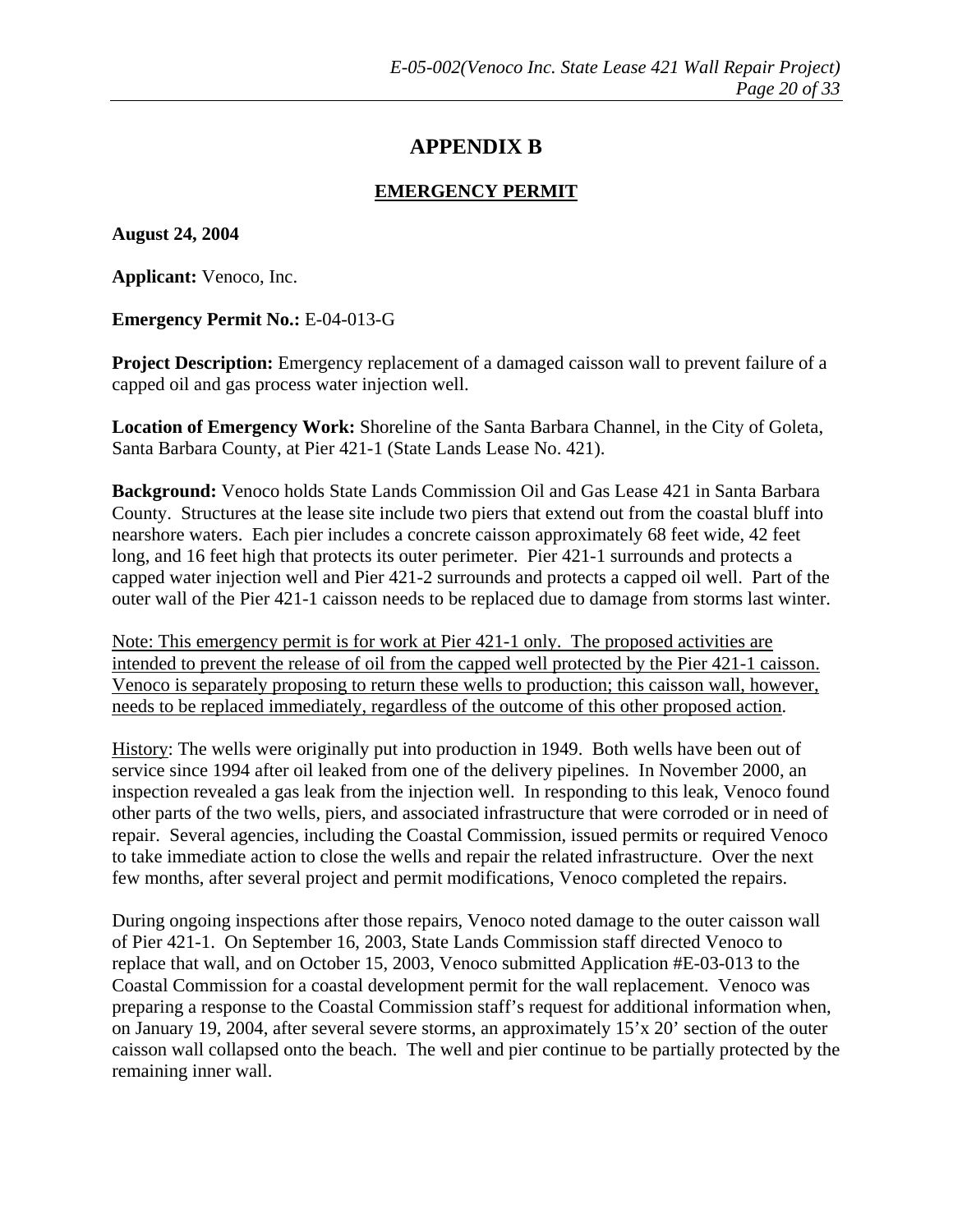On January 23, 2004, State Lands Commission staff directed Venoco to make repairs necessary to restore the integrity of the pier so that it could withstand a design 100-year storm. Those repairs were to include immediate placement of riprap to provide temporary protection until a longer-term repair could be designed and put into place. The riprap was to be removed and the new long-term repair was to be in place by September 15, 2004. On February 18, 2004, the Commission approved a de minimus permit waiver (#E-04-003-W) allowing for the temporary placement of riprap.

Venoco did not place this temporary riprap, however, due to additional engineering analyses that recommended other measures be taken to replace the caisson wall and due in part to concerns expressed by the City of Goleta and the County of Santa Barbara. On March 23, 2004, State Lands Commission staff re-assessed the situation and required Venoco to complete a plan for longer-term caisson repairs. Venoco's engineering analysis then focused on replacing the fallen wall rather than placing riprap to protect the already damaged wall.

On June 21, 2004, Venoco submitted plans and an analysis showing that a 100-year storm would likely cause further failure of the caisson. On July 15, 2004, the Executive Officer of the State Lands Commission directed Venoco to carry out the proposed caisson wall replacement, subject to a number of conditions. Venoco then submitted further plans and analyses in support of the project, and on July 28, 2004, the Executive Officer of the State Lands Commission recommended that Venoco modify its application to the Coastal Commission to request an emergency permit so that work could be completed before the start of the winter storm season, which generally begins on or about November  $1<sup>st</sup>$  each year. On August 3, 2004, Venoco requested an emergency permit from the Coastal Commission for the proposed work. On August 6, 2004, the Executive Officer of the State Lands Commission sent a letter to the Coastal Commission staff stating that review of recently updated engineering reports led to the conclusion that the need for wall replacement is urgent and must begin by September 1, 2004 so it is completed before the November  $1<sup>st</sup>$  start of the winter storm season. He urged the Commission to approve an emergency permit to avert the potential release of oil into coastal waters.

**Work Proposed:** The work consists of replacing the seaward caisson wall and parts of the two side caisson walls at Pier 421-1. The face of the new walls will be located about two feet seaward of the existing wall face. The walls will consist of concrete panels supported by internal steel pilings with concrete grout between the old and the new walls.

Most of the work will be done from the top of the pier; however, some work will require using heavy equipment on the beach to remove the fallen portions of the wall and to prepare the substrate for installing the new pilings and concrete panels.

The project is expected to take about 50 days, beginning on or near September 1, 2004. It will be carried out from 7 a.m. to 7 p.m. Mondays through Saturdays, although some staging or delivery to the work site may occur before or after those times. There will be at most about 12 workers at the work site at any time. There will be approximately 100 to 150 truck trips over the 50-day work period by semi-trucks, concrete delivery trucks, dump trucks, and similar heavy equipment.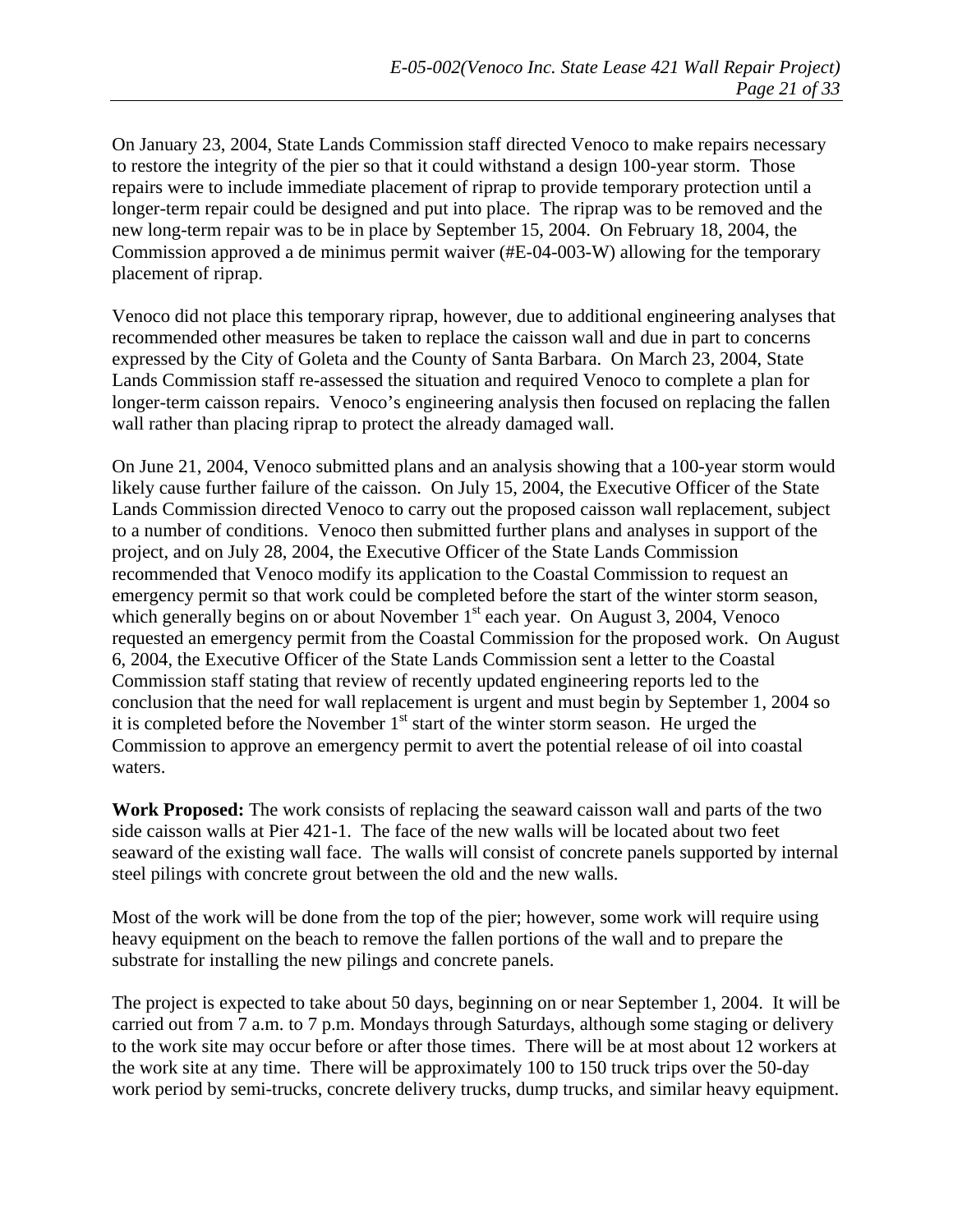The project is more fully described in Venoco's submittal of August 3, 2004. Following is a summary of the major work components:

- Staging: Venoco will stage construction and repair equipment at its nearby Ellwood Onshore Facility. Access from the staging area to the caisson is via an existing service road that passes through the Sandpiper Golf Course. Venoco has received permission from the golf course owner to allow the necessary access.
- Strengthening the caisson: To minimize the amount of work and equipment on the beach, Venoco has proposed doing most of the repair work from the top of the caisson. This will require strengthening the caisson so it can support a 45-ton crane and pile driver. This work will include driving twenty pilings in the interior of the caisson and installing steel support flooring on top of these pilings.
- Debris removal: This work involves removing the failed concrete portion of the outer wall from the beach. It will require operating heavy equipment on the beach. Venoco will use an excavator, an articulating front-end loader, and a 4-wheeled all-terrain vehicle, and will gain access to the beach through a temporary sand ramp to be constructed from local beach sand. The ramp will reach from the beach to the top of an existing riprap wall. There are some intact portions of an existing ramp at this location, which had been used in the past for beach access for similar equipment.
- Replacing the caisson walls: The walls to be replaced include the entire 68-foot wide seaward wall and about 6 feet of each side wall adjacent to the seaward wall. Work includes installing a drill rig on the top of the caisson, using an excavator to clear sand away from the work area, drilling holes into the underlying bedrock for fifteen pilings, placing those pilings, and then placing pre-cast concrete panels as the new outer "face" of the caisson wall. The concrete panels will be keyed into the underlying bedrock. After the panels are in place, grout and concrete will be poured between the old and new walls.

**Mitigation For Potential Adverse Effects to Coastal Resources:** Most of the project activities will occur in already disturbed areas, including an existing access road and pier, or in beach sand below the mean high tide line. Venoco has included in its project description a number of mitigation measures meant to avoid or minimize potential adverse effects to coastal resources, including the following:

- Western snowy plover: A biologist approved by the Executive Director will conduct two surveys immediately before work is scheduled to begin (i.e., the evening before and the morning of) for western snowy plovers. Work will not begin if plovers are present.
- Marine mammals: During pile-driving work, Venoco will station a National Marine Fisheries Service-approved marine mammal monitor at the project site. Pile driving will be suspended if any marine mammals are observed within 500 feet of the project site and will not resume until the marine mammals are outside of that area. Additionally, each session of pile driving will begin with a "ramp-up", or gradual increase to full power, to prevent harm to any nearby marine mammals that may not be detected.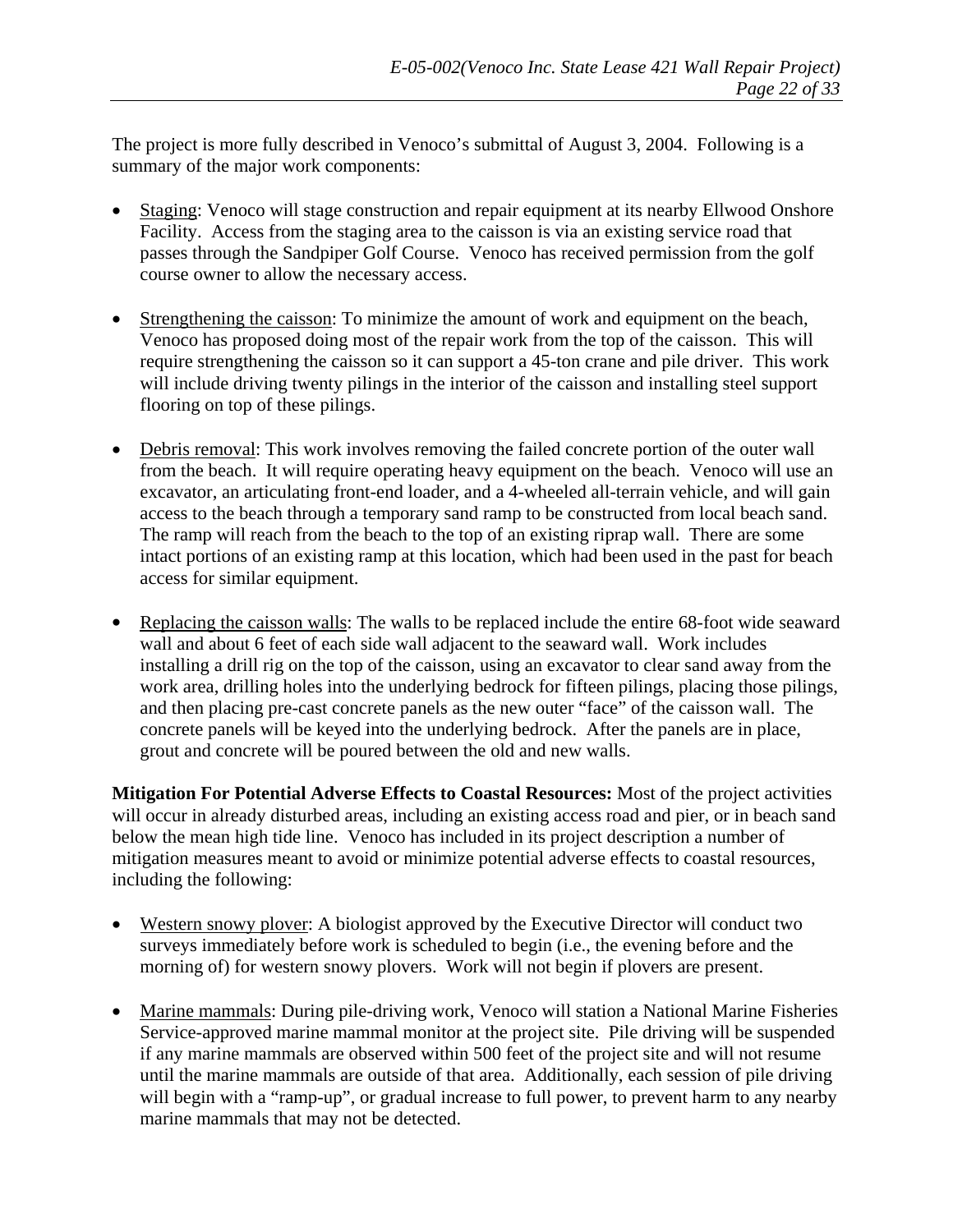- Grunion: Work is scheduled to start after the main predicted grunion runs between March and August 2004; however, additional grunion runs may occur into September. The qualified biologist to be approved by the Executive Director will be at the project site during the predicted grunion runs as well as the night before and after. No project activities that would affect grunion incubation areas will occur until at least two weeks after any sightings of adult grunion at the project site.
- Wetland protection: There is a wetland adjacent to the road and the 421-2 Pier. No project activities will occur within the wetland and Venoco will mark the wetland boundary with temporary construction fencing.
- Public Access: There is existing access along the beach seaward of the pier and underneath the pier. Public access will be maintained during most of the project, except when the project activities may make access hazardous. Venoco will have safety personnel to direct any beach users away from the project area when conditions are unsafe.
- Spill Prevention and Response: The project is subject to Venoco's Spill Prevention and Response Plan for the Ellwood Onshore Facility. In addition, Venoco has prepared a projectspecific plan that includes the following measures:
	- Work on the caisson is located and designed to prevent damage to the sealed well.
	- Equipment will be removed from the beach and returned to the staging area at the end of each workday and during high tides.
	- No refueling of equipment will be allowed on the beach.
	- Equipment on the beach will be limited to the area between the access ramp and the caisson repair area.

**Other Approvals:** The work will also be subject to conditions imposed by the State Lands Commission. Venoco has applied to both the Regional Water Quality Control Board and the National Marine Fisheries Service for their approvals. The City of Goleta may also issue an emergency permit for portions of the work in its jurisdiction.

**Executive Director's Determination:** This permit constitutes approval of the emergency work you or your representatives have requested to undertake at the location listed above. I understand from your information that an unexpected occurrence in the form of the potential release of hydrocarbon substances from a capped oil and gas water injection well to marine waters caused by the partial collapse of a caisson wall protecting said well on State Lease 421 requires immediate action to prevent or mitigate loss or damage to life, health, property or essential public services, and is therefore necessary to avert an "emergency" within the meaning of that term as defined in the Commission's administrative regulations. (14 Cal. Code of Regulations (CCR) § 13009).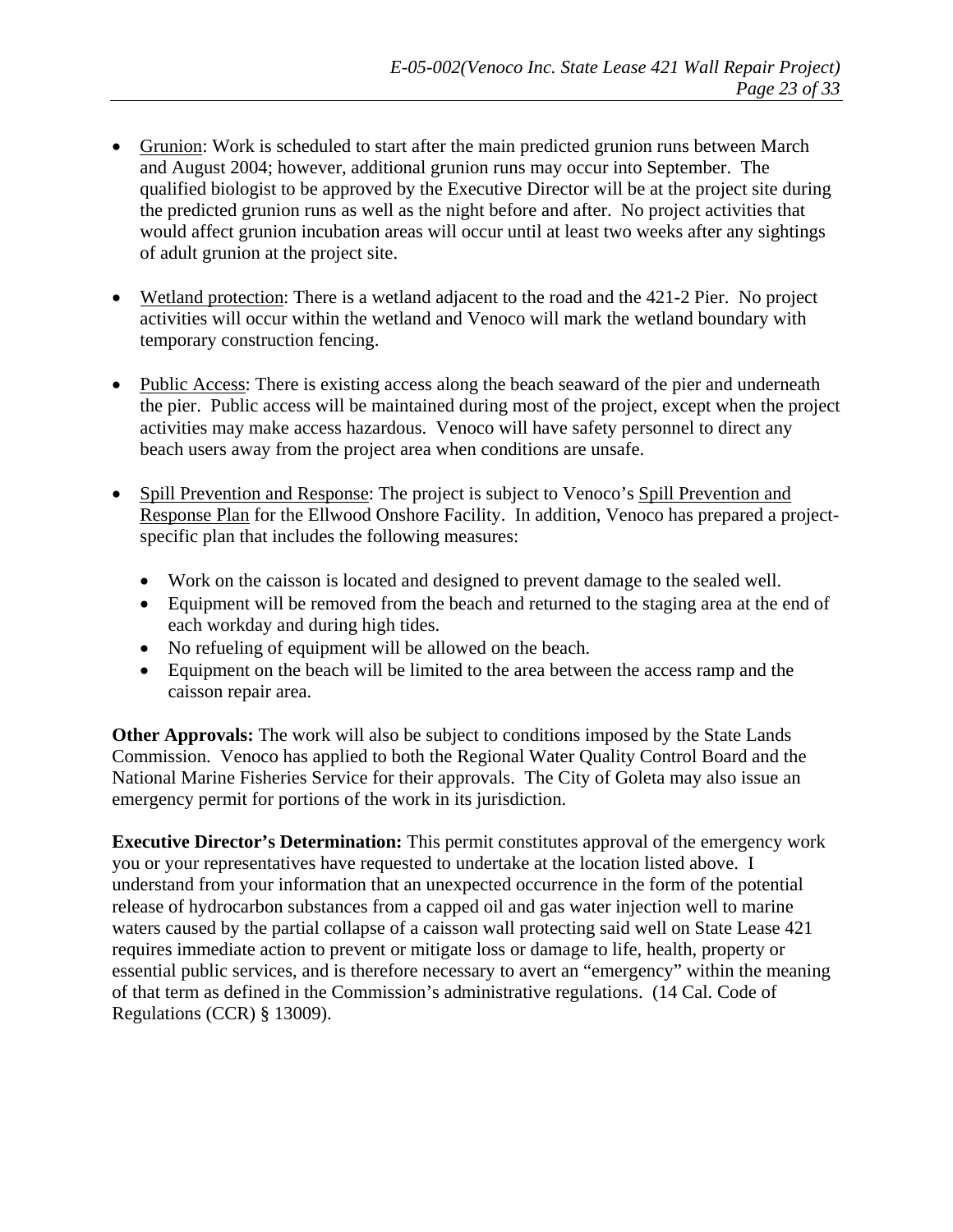The Executive Director hereby finds that:

- (a) An emergency exists which requires action more quickly than permitted by the procedures for administrative or ordinary permits and the development can and will be completed by November 1, 2004, unless extended pursuant to the terms of the permit;
- (b) Public comment on the proposed emergency action has been reviewed as time allows; and
- (c) As conditioned, the proposed work would be consistent with the requirements of the California Coastal Act of 1976.

Therefore, pursuant to authority conferred by Public Resources Code § 30624 and 14 CCR §§ 13136 – 13143, I hereby grant a coastal development permit for the proposed work, subject to the attached conditions.

Very Truly Yours,

\_\_\_\_\_\_\_\_\_\_\_\_\_\_\_\_\_\_\_\_\_\_\_\_\_\_ PETER M. DOUGLAS Executive Director

# **STANDARD CONDITIONS**

- 1. This permit is not valid until a copy of the permit is signed by the permittee or authorized agent, acknowledging receipt of the permit and the acceptance of the terms and conditions, is returned to the Commission office.
- 2. The authorization conferred by this emergency permit to conduct the activities described in the application shall expire on November 1, 2004 unless, at least 72 hours before that date, Venoco applies for and the Executive Director grants for good cause, an extension of that expiration date.
- 3. Venoco shall not deviate from the operations, timing, or sequence of operations specified in the application unless and until authorized by the Executive Director.
- 4. Within 30 days of completing the onsite work, and no later than November 30, 2004, Venoco shall submit to the Coastal Commission a regular coastal development permit application to authorize the activities approved herein.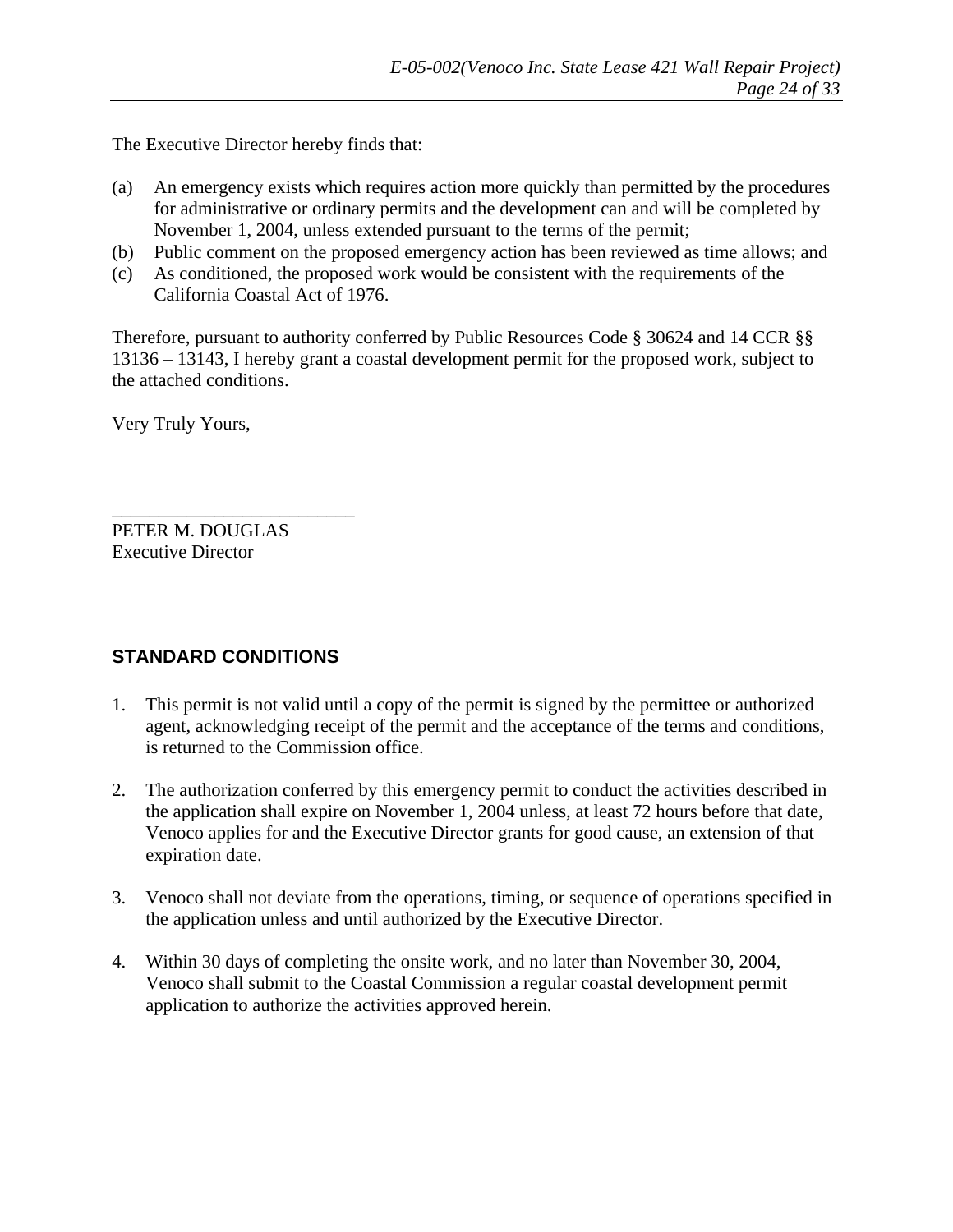#### **SPECIAL CONDITIONS**

These conditions are in addition to those elements of the project included in Venoco's August 3, 2004 submittal.

- 5. Conditions of the July 15, 2004 State Lands Commission approval are incorporated by reference as conditions of this emergency permit.
- 6. At least five days before starting work at the project site, Venoco shall provide for Executive Director review and approval of the construction schedule (as described in State Lands Commission Condition #6), and the names of the proposed biologist(s) and marine mammal monitor(s) to be used on the project. Venoco shall also provide a checklist that summarizes the requirements to comply with conditions of this permit, the timing of those requirements, and the personnel responsible for implementing those requirements. Work shall not begin without the Executive Director's written approval of each of the above project components.
- 7. The biologist(s) approved by the Executive Director shall be present during all project operations when activities could result in harm to sensitive species or habitat. The approved marine mammal monitor(s) shall be present at all times during work on the pier or in the beach area. The monitor(s) shall ensure that Venoco and its contractors fully comply with the conditions of this permit related to biological protection.
- 8. No more than 48 hours before starting work at the project site and within one week of completing project work, the approved biologist(s) shall photograph the project area, including the area of the beach ramp and the area above and below the 421-1 pier and shall describe in writing the condition of existing vegetation and landforms.
- 9. Venoco shall maintain a daily log of project activities that includes the observations of the approved biologist(s) and marine mammal monitor(s). They shall record in that log both written and photographic descriptions of any observed or potential effects of the project on species of concern. For damage to or destruction of vegetation caused by project activities, the biologist(s) shall note the affected species, date, time, location, size and area of impact, and the activity contributing to the damage or destruction. The log shall also include descriptions of any spills, releases, or debris that affects coastal waters and the beach area along with a description of the measures taken to address these events. Within thirty days of project completion, and no later than November 30, 2004, Venoco shall submit to the Executive Director a written report incorporating the above information and the pre- and post-disturbance photographs.
- 10. If there is a spill or hazardous material release (including oil, fuel, other petroleum products, or any hazardous chemicals), or any disturbance or "take" or marine mammals, Venoco shall immediately contact Coastal Commission staff (Tom Luster, at 415-904-5248) and the other contacts required in the project's spill plan or marine mammal monitoring plan, and shall provide via facsimile (415-904-5400) the daily log that fully describes the incident.

#### **Construction Methods and Activities:**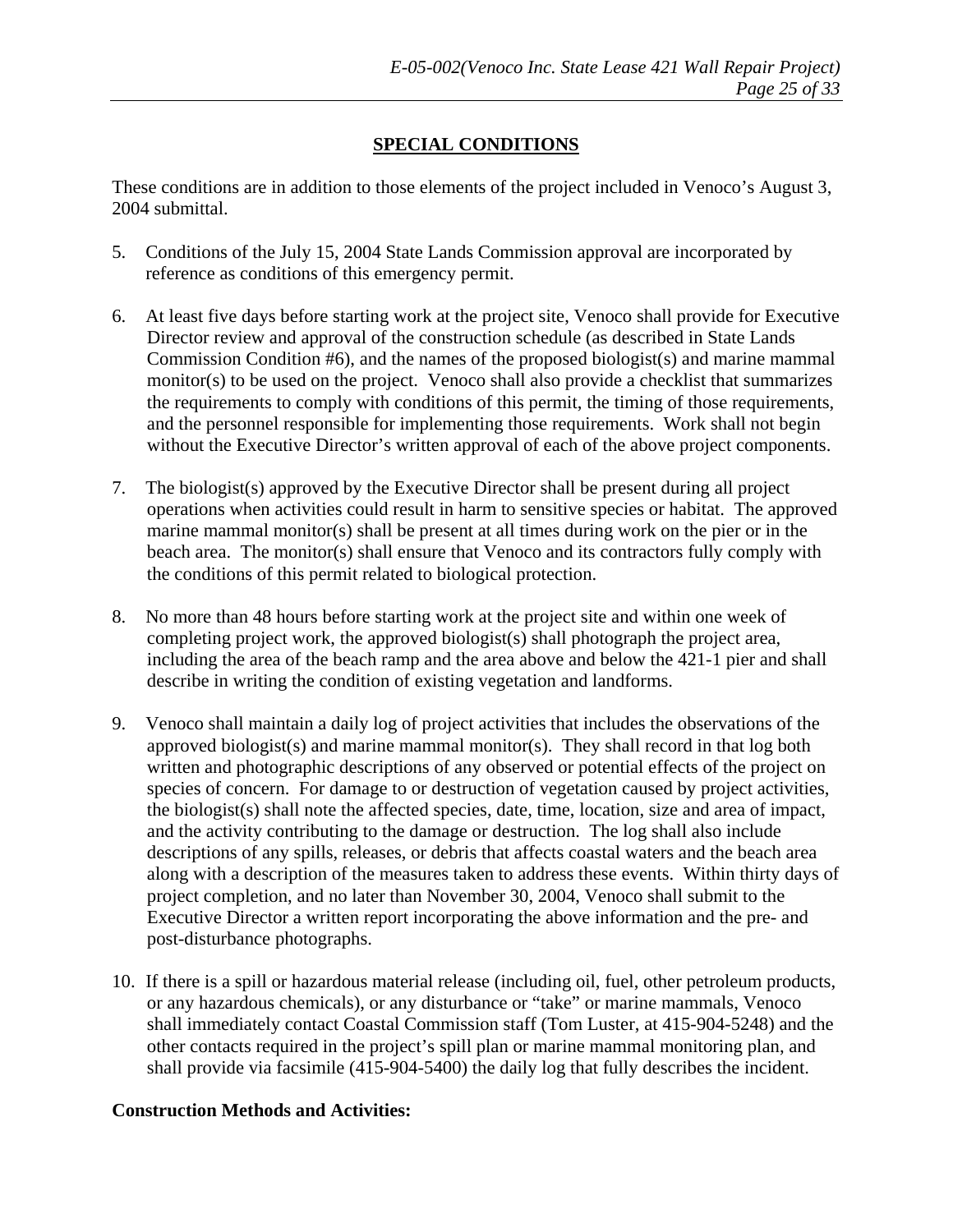- 11. No fill beyond that described in the August 3, 2004 project plan (i.e., the footprint of the new caisson wall and the sand ramp to be built for beach access) shall be placed without additional written approval of the Executive Director. Other than in the immediate area of the ramp, the bluff face and toe of the bluff slope shall not be altered in any way.
- 12. No activities to widen, improve, or change the footprint of the Lease 421 access road shall occur without additional written approval of the Executive Director.
- 13. Best Management Practices (BMPs) for construction activities contained in the California Storm Water Best Management Practices Handbook (March 1993) or other BMPs shall be implemented to minimize erosion and limit sedimentation of receiving waters. At a minimum, silt fencing shall be installed and maintained along the access road for the duration of the project.
- 14. All construction work shall occur only between the hours of 7 a.m. and 7 p.m. Monday through Saturday.
- 15. All feasible measures shall be taken to achieve 100% containment of the concrete, grout, and other similar materials used during the project as well as any water exposed to those materials. All excess materials not needed for the wall replacement and all water exposed to the concrete and grout shall be removed from the project area and properly disposed of offsite in an upland area. A vacuum truck shall be on site at all times during operations involving these materials.

#### **Marine Mammal Protection:**

- 16. This emergency permit does not authorize harassment, disturbance, or other forms of "take" of marine mammals.
- 17. Pile driving work on both piers shall be suspended if any marine mammals are observed within a 500 feet radius of the pile driving activity. Pile driving may resume once the mammals are outside of this safety zone. The marine mammal monitor(s) will be responsible for monitoring this zone during pile driving activities. In the event that the monitor(s) determine a mammal has entered this zone, the monitor(s) shall have the authority to suspend pile-driving activities until the mammal has passed outside of this zone.
- 18. An initial ramp-up period shall occur when starting pile-driving activities to avoid potential impacts to marine mammals that may be undetected within the safety zone.
- 19. Venoco shall schedule pile-driving activities during periods of low tides to the maximum extent feasible to minimize potential noise impacts to marine mammals.
- 20. Any night lighting shall be directed in such a way to reduce potential impacts to marine mammals and other wildlife while maintaining safe work conditions. Lighting shall not be directed southward over the water. In addition, to minimize effects on neighboring properties, lighting shall not be directed westward.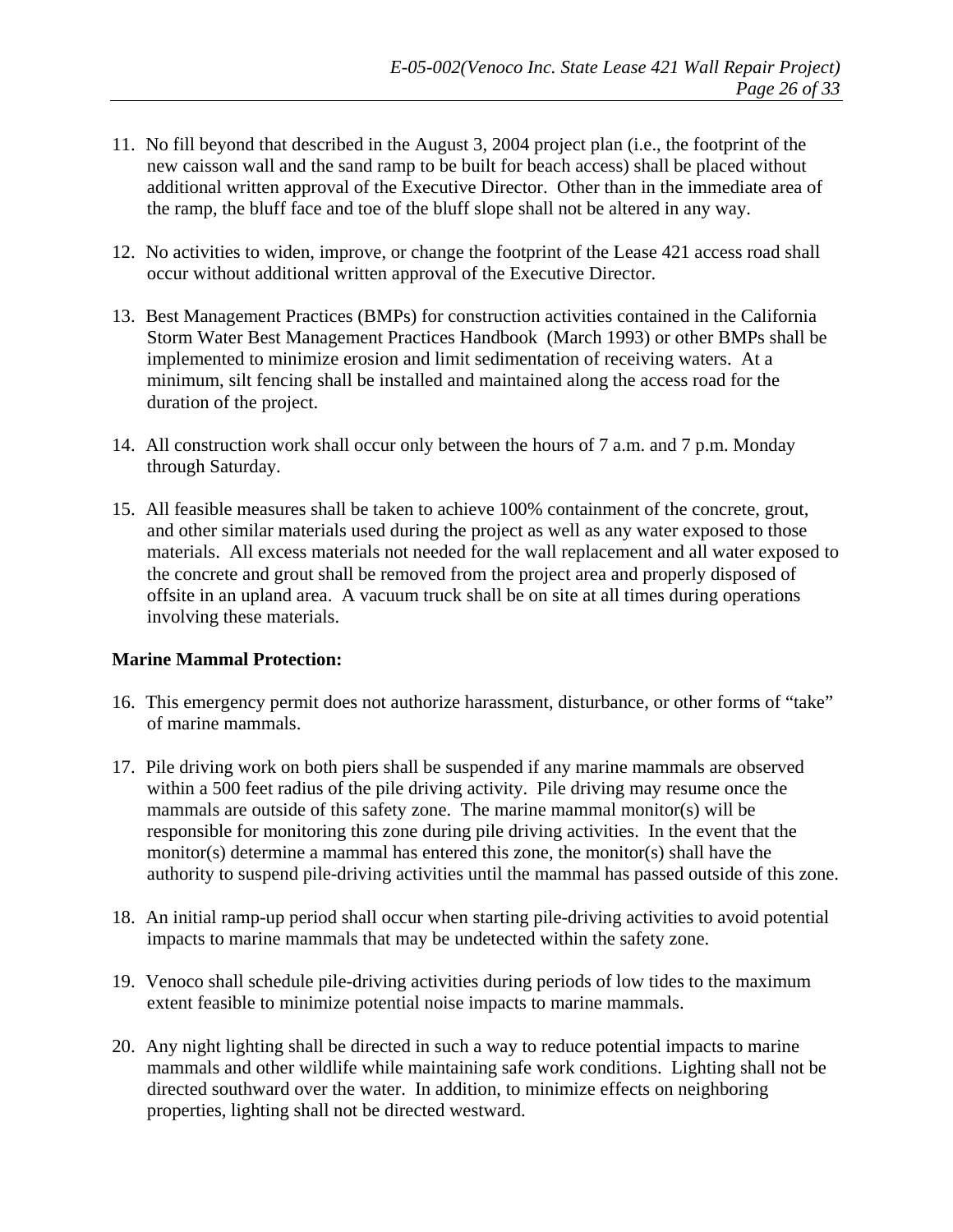#### **Spill Prevention and Response:**

- 21. Venoco and its contractors shall adhere to the measures in the project-specific Oil Spill Contingency Plan submitted on August 3, 2004. In the event of an oil spill, Venoco shall notify Ellen Faurot-Daniels at the Coastal Commission at 415/904-5285 or 415/201-5792 (pager).
- 22. During the project, Venoco shall have at the project site spill response equipment that may be needed to immediately respond to the maximum credible spill.
- 23. A vacuum truck shall either be on the project site or immediately deliverable for oil spill response during project operations.
- 24. Equipment shall not be refueled on the beach or in areas where adequate spill prevention and response measures are not in place.
- 25. Venoco shall install protective barriers under all heavy equipment to insure that fuel or fluid leaks do not contaminate soil, coastal waters, or groundwater.
- 26. Equipment shall be inspected daily for fuel or fluid leaks. Leaking equipment shall be repaired or replaced immediately.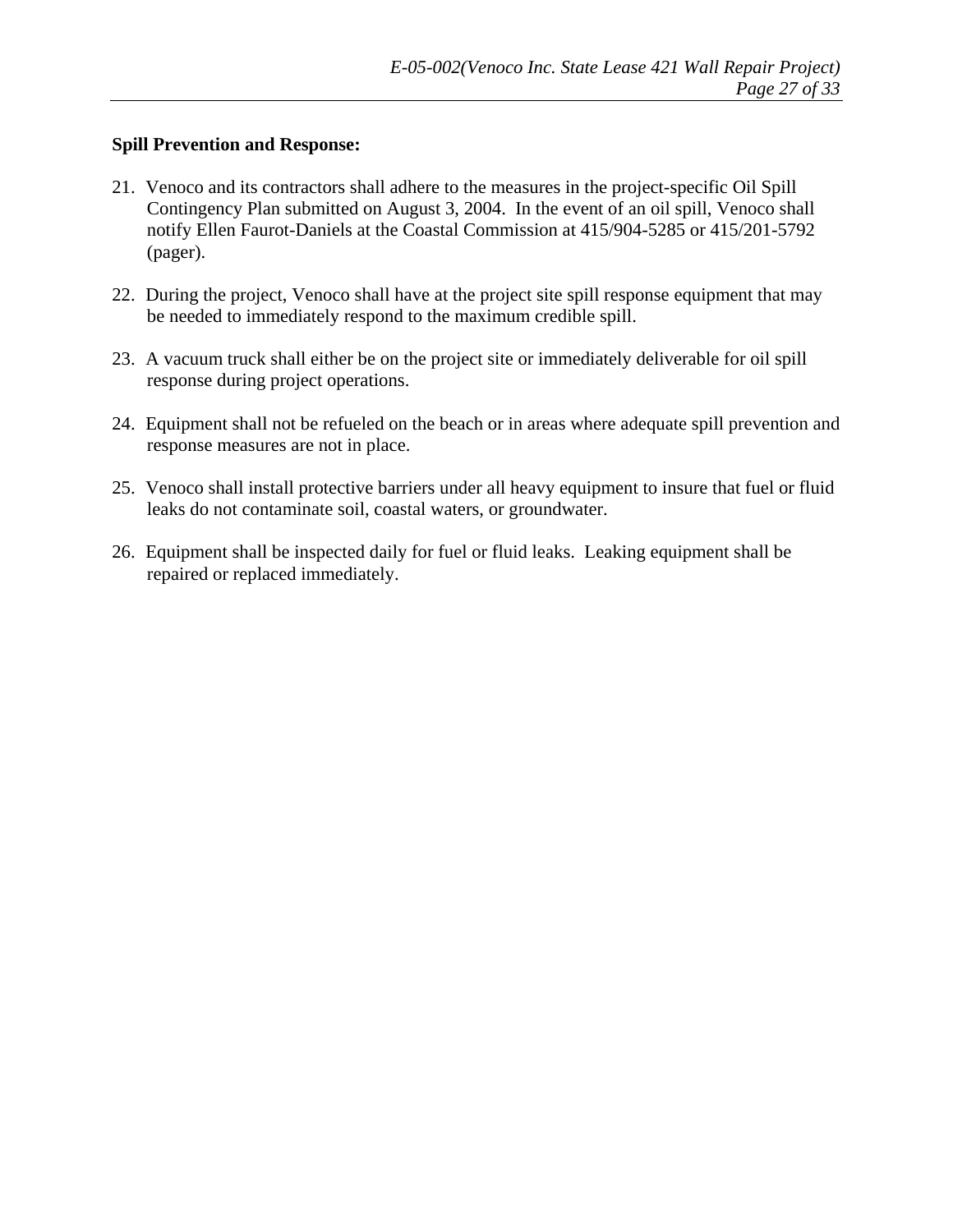#### **Acknowledgment:**

The undersigned permittee acknowledges receipt of this permit and agrees to abide by all terms and conditions thereof.

The undersigned permittee acknowledges that Government Code § 818.4 which states in pertinent part that "A public entity is not liable for injury caused by issuance … of any permit …" applies to this permit.

**IMPORTANT**: THIS PERMIT IS NOT VALID UNLESS AND UNTIL A COPY OF THE PERMIT WITH THE SIGNED ACKNOWLEDGMENT HAS BEEN RETURNED TO THE COMMISSION OFFICE. 14 CCR § 13158(a).

By: \_\_\_\_\_\_\_\_\_\_\_\_\_\_\_\_\_\_\_\_\_\_\_\_\_\_\_\_\_\_\_ Date:\_\_\_\_\_\_\_\_\_\_\_\_\_\_\_\_\_\_\_\_\_\_\_\_\_\_\_\_\_\_

Signature of Permittee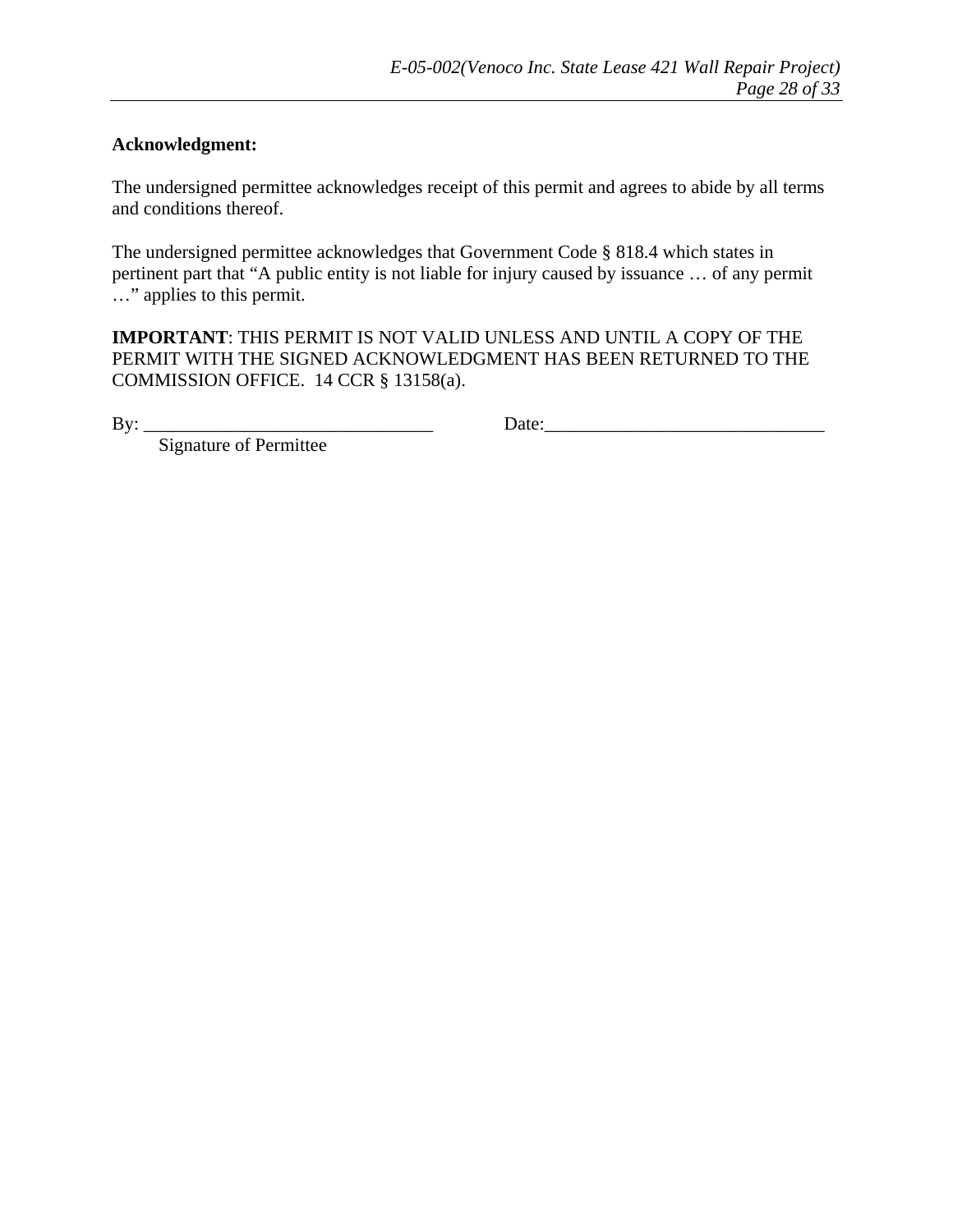#### **EXHIBIT A**



**Arial view of State Lease 421, located in the City of Goleta, Santa Barbara County. The project site is surrounded by the Sandpiper Golf Course to the north, east and west sides and the Pacific Ocean to the south.**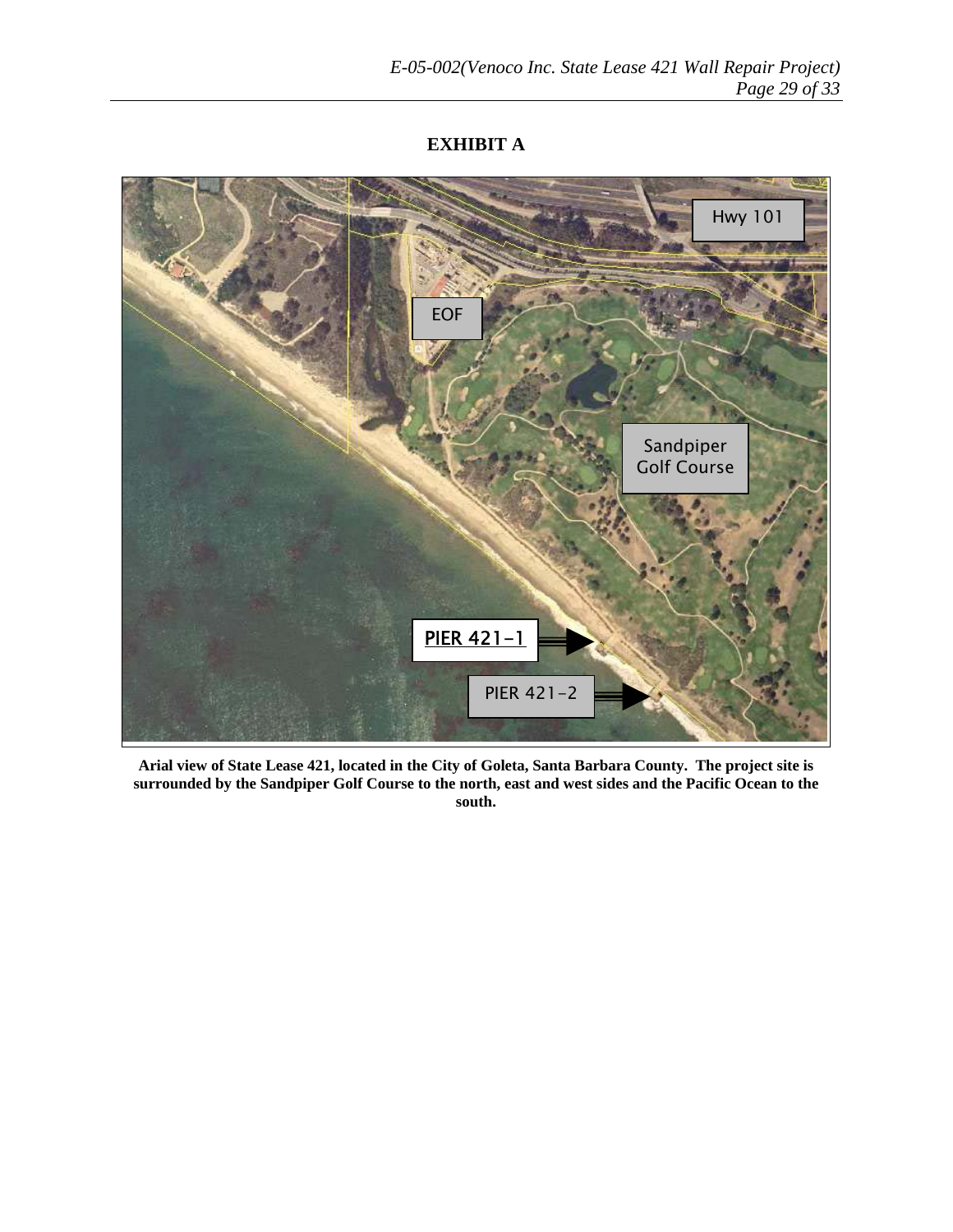

**View looking north at Pier 421-1 with a new wall face and the access road along the toe of the coastal bluff. The Sandpiper Golf Course lies in the background. Copyright Kenneth and Gabrielle Adelman, www.californiacoastline.org.**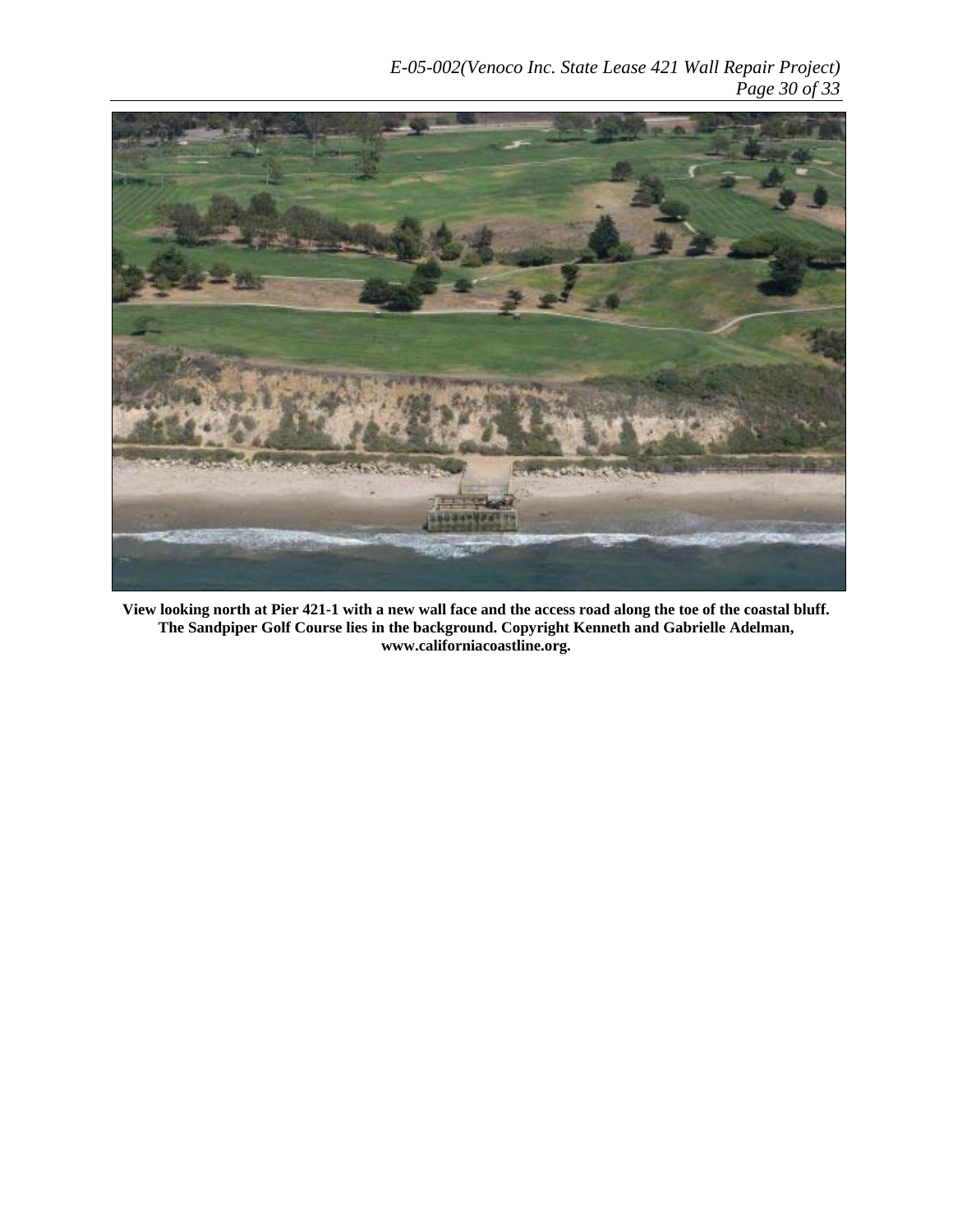#### **EXHIBIT B**



**Pier 421-1 following seaward wall collapse, prior to caisson repair; concrete and rebar are visible at the base of the pier during low tide. Pier 421-2 is visible in the background to the east.**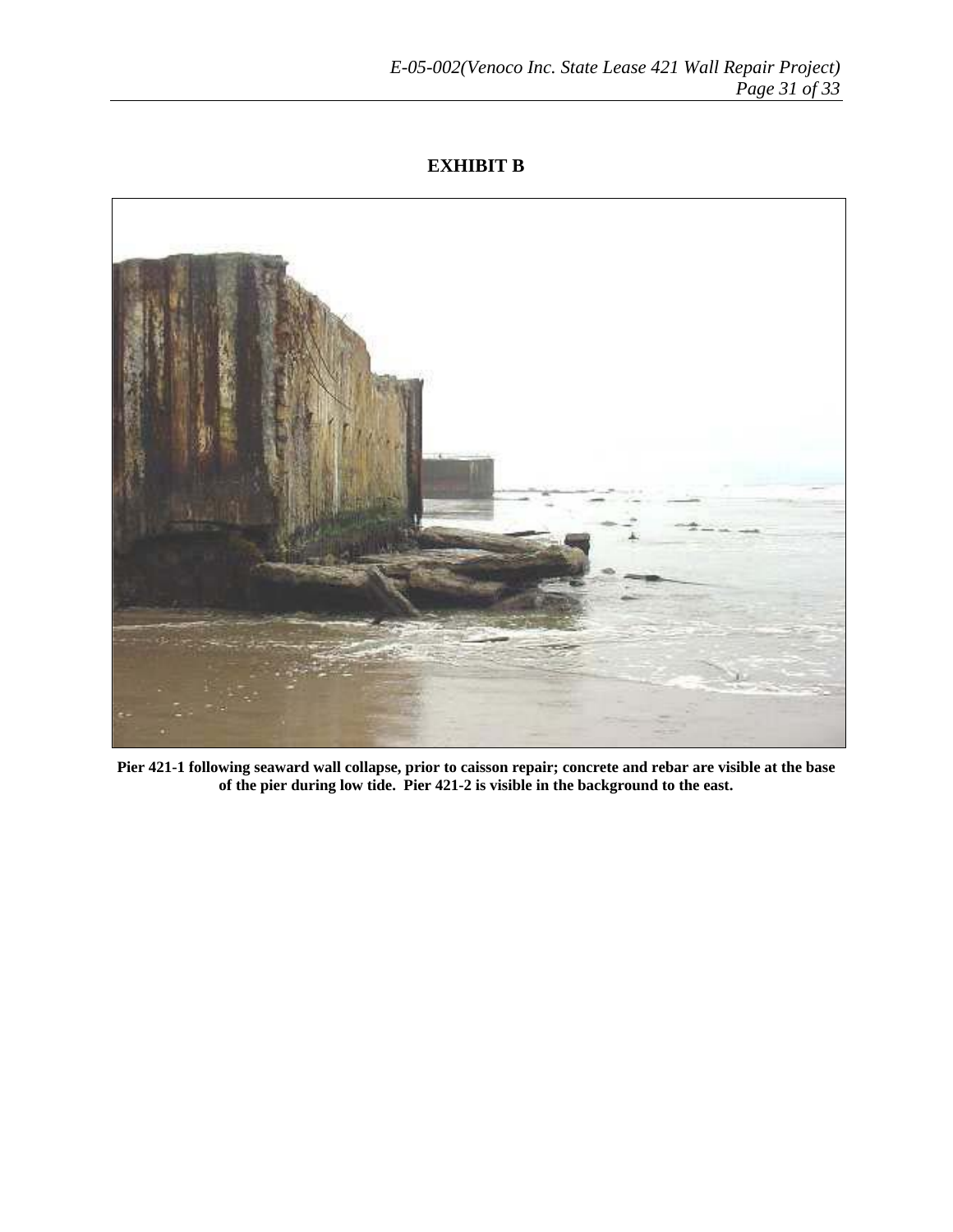

**Pier 421-1 with a new concrete panel wall face and small returns on adjacent sides, looking west.**